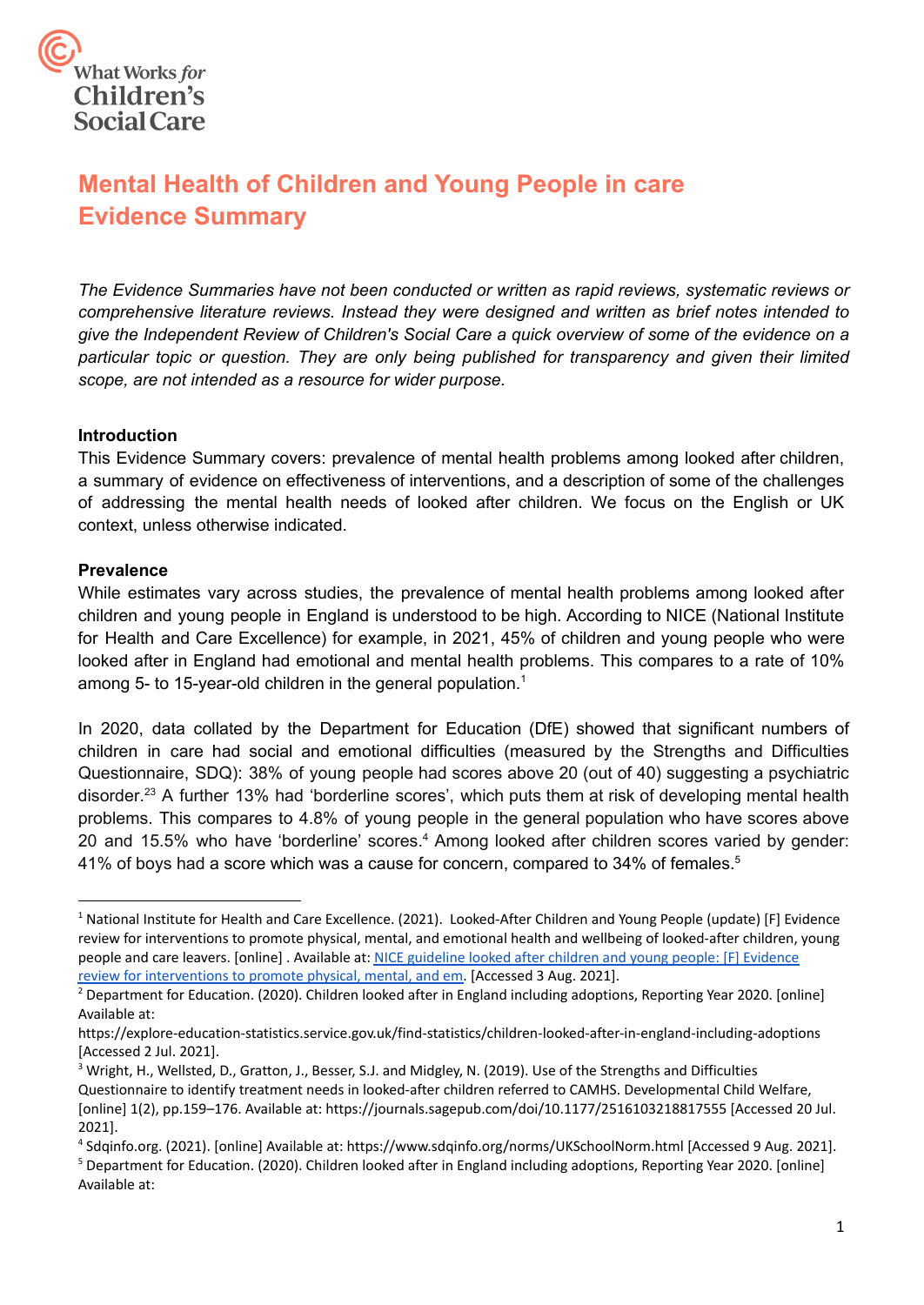37% of children in the general population. $6$ In addition, a recent population study estimates that 83% of looked after children require special educational need support at some point during schooling, compared to 64% of children in need and

comparison group of disadvantaged children and 53% (n=8733) of children in the general population.<sup>7</sup> A seminal, but older study, which included 670 looked after children found that only 9% did not have a psychiatric disorder (such as PTSD or a conduct disorder), compared to 41% (n=649) of a

 care involvement (note: data sources, and therefore samples, vary) The table below summarises the prevalence data for groups of children with different types of social

|                      | General<br>Population | <b>CIN</b> | <b>CLA</b>       | Residential<br>Care | <b>Foster Care</b> |
|----------------------|-----------------------|------------|------------------|---------------------|--------------------|
| <b>Mental Health</b> | 10%8                  |            | 45% <sup>9</sup> | 72%10               | $\qquad \qquad$    |
| Behaviour            | 4.6%11                | -          | ۰                |                     | $60\% + ^{12}$     |
| Emotional            | $8.1\%$ <sup>13</sup> | -          | ۰                |                     | $60\% + ^{14}$     |

[https://www.nice.org.uk/guidance/gid-ng10121/documents/evidence-review-6.](https://www.nice.org.uk/guidance/gid-ng10121/documents/evidence-review-6) [Accessed 8 Jul. 2021].

[https://www.nice.org.uk/guidance/gid-ng10121/documents/evidence-review-6.](https://www.nice.org.uk/guidance/gid-ng10121/documents/evidence-review-6) [Accessed 8 Jul. 2021].

 $11$  NHS Digital (2018) 'Mental Health of Children and Young People in England, 2017' Available at:

 [Accessed 2 Jul. 2021]. <https://explore-education-statistics.service.gov.uk/find-statistics/children-looked-after-in-england-including-adoptions>

 $^6$  Jay, M. A., & Gilbert, R. (2021). Special educational needs, social care and health. Archives of disease in childhood, 106(1), 83–85. <https://doi.org/10.1136/archdischild-2019-317985>.

 $^7$  Ford T, Vostanis P, Meltzer H, Goodman R. (2007). Psychiatric disorder among British children looked after by local authorities: comparison with children living in private households. Br J Psychiatry. 190:319-25. doi:

 10.1192/bjp.bp.106.025023. PMID: 17401038.

<sup>&</sup>lt;sup>8</sup> National Institute for Health and Care Excellence. (2021). Looked-After Children and Young People (update) [F] Evidence review for interventions to promote physical, mental, and emotional health and wellbeing of looked-after children, young people and care leavers. [online] . Available at: NICE [guideline](https://www.nice.org.uk/guidance/gid-ng10121/documents/evidence-review-6) looked after children and young people: [F] Evidence review for [interventions](https://www.nice.org.uk/guidance/gid-ng10121/documents/evidence-review-6) to promote physical, mental, and em. [Accessed 3 Aug. 2021].

<sup>&</sup>lt;sup>9</sup> National Institute for Health and Care Excellence. (2021). Looked-After Children and Young People (update) [F] Evidence review for interventions to promote physical, mental, and emotional health and wellbeing of looked-after children, young people and care leavers. [online] . Available at:

<sup>&</sup>lt;sup>10</sup> National Institute for Health and Care Excellence. (2021). Looked-After Children and Young People (update) [F] Evidence review for interventions to promote physical, mental, and emotional health and wellbeing of looked-after children, young people and care leavers. [online] . Available at:

<https://digital.nhs.uk/data-and-information/publications/statistical/mental-health-of-children-and-young-people-in-engla> nd/2017/2017

 $^{12}$ O'Brien, K & Fechteer-Leggett. (2009). 'The effects of kinship care on adult mental health outcomes of alumni of foster care'. Elsevier LTD.

 $^{13}$  NHS Digital (2018) 'Mental Health of Children and Young People in England, 2017' Available at:

<https://digital.nhs.uk/data-and-information/publications/statistical/mental-health-of-children-and-young-people-in-engla> nd/2017/2017

<sup>&</sup>lt;sup>14</sup> O'Brien, K & Fechteer-Leggett. (2009). 'The effects of kinship care on adult mental health outcomes of alumni of foster care'. Elsevier LTD.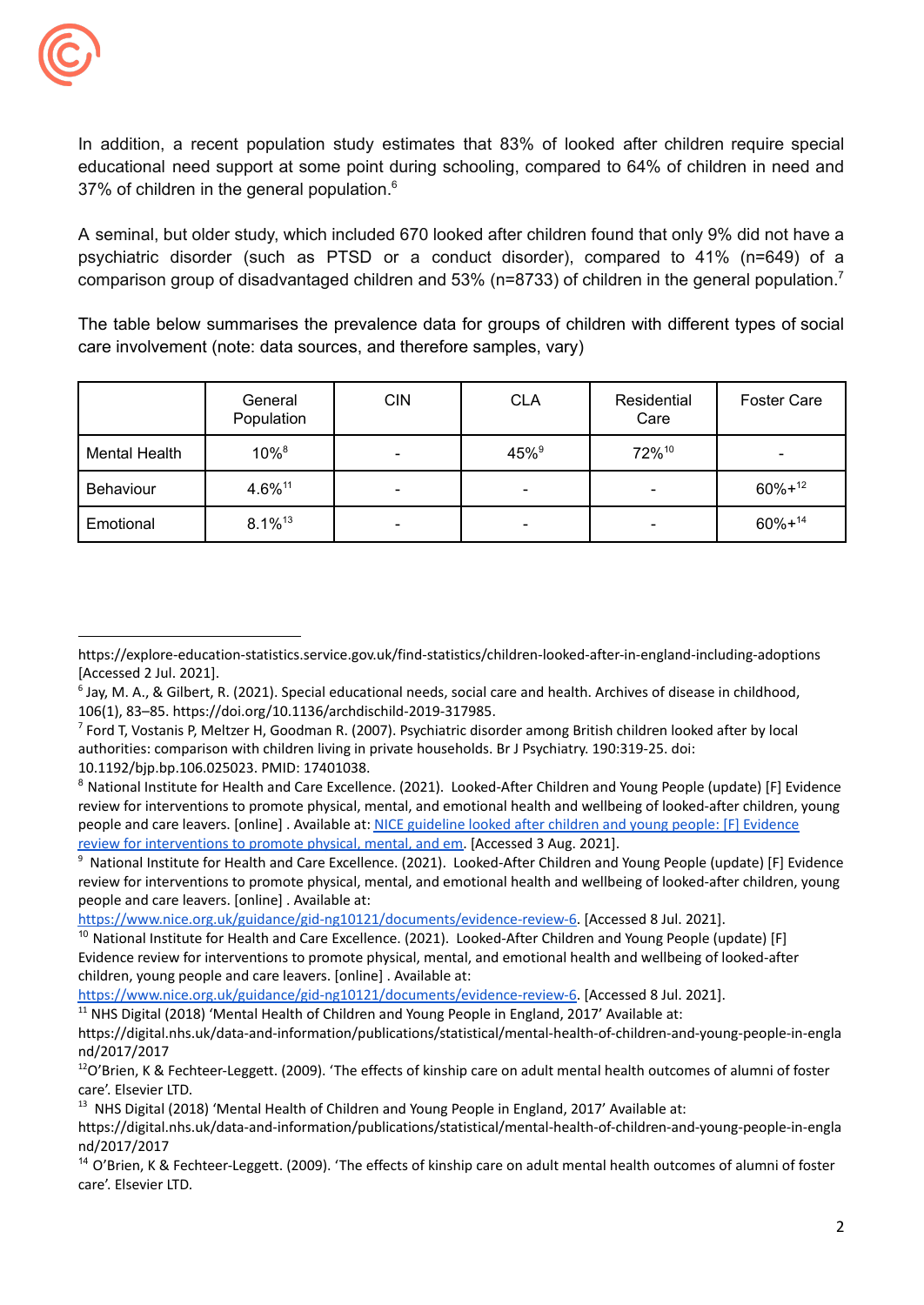

|  | SEND | 37% 15 | 64%16 | $83\%$ <sup>17</sup> |  |  |
|--|------|--------|-------|----------------------|--|--|
|--|------|--------|-------|----------------------|--|--|

 34% of young people in one study meeting criteria for two disorders. International evidence from a systematic review including 25 studies indicates that rates of mental health problems vary between 30% and 82% among children in care in high-income countries.<sup>18</sup> In one included study for example, children in care were 3 to 4 times more likely to be diagnosed with a range of disorders, including ADHD, depression, anxiety and behavioural problems than a comparison group of disadvantaged [children.19](https://children.19) This evidence also suggests high comorbidity, with

lives, struggling with unemployment, incarceration, substance dependence, and early pregnancy.<sup>21</sup> In a systematic review of prevalence studies, Hambrick et al. (2016) found that common mental health disorders among children in foster care included disruptive behaviour disorders and Attention Deficit/Hyperactivity Disorder (54%, Garland et al., 2001), Posttraumatic Stress Disorder (20%; Kolko, Hurlburt, Zhang, Barth, Leslie, & Burns, 2010), other anxiety disorders (10%; Garland et al., 2001), and mood disorders (7%, Garland et al., 2001).<sup>20</sup> High rates of social-emotional and developmental problems in childhood mean many care experienced adults exhibit poor functioning throughout their

We have written a short, and separate, note on the evidence for mental health of care leavers.

# Risk & Protective Factors

communication skills, resilience and self-efficacy.<sup>23</sup> Risk and protective factors for mental health outcomes in children who are not in care have been well documented and will be relevant for children who enter care. Risk factors include low socio-economic status, family conflict, and poor parental mental health.<sup>22</sup> Protective factors include social support, good social and emotional skills, or more specifically, emotional identification, coping skills,

 at higher risk of developing a psychiatric disorder across the lifecourse. Children with a social worker are far more likely to have experienced significant adversity however (see figure below which lists factors identified at assessment for children in need), which places them

<sup>&</sup>lt;sup>15</sup> Jay, M. A., & Gilbert, R. (2021). Special educational needs, social care and health. Archives of disease in childhood, 106(1), 83–85. <https://doi.org/10.1136/archdischild-2019-317985>.

 $16$ Ibid.

 $17$ Ibid.

<sup>&</sup>lt;sup>18</sup> Engler, A.D., Sarpong, K.O., Van Horne, B.S., Greeley, C.S. and Keefe, R.J. (2020). A Systematic Review of Mental Health Disorders of Children in Foster Care. Trauma, Violence, & Abuse, [online] p.152483802094119. Available at:

 <https://journals.sagepub.com/doi/abs/10.1177/1524838020941197> [Accessed 4 Aug. 2021].

<sup>&</sup>lt;sup>19</sup> Greiner, M. V., Beal, S. J. (2017). Foster care is associated with poor mental health in children. The Journal of Pediatrics, 182, 401–404.

<sup>&</sup>lt;sup>20</sup> Hambrick, E.R., Oppenheim-Weller, S., N'zi, A.M., & Taussig, H.N. (2016). Mental Health Interventions for Children in Foster Care: A systematic Review. Children and Youth Services Review, 70, 65-77

 $^{21}$  Hambrick, E.R., Oppenheim-Weller, S., N'zi, A.M., & Taussig, H.N. (2016). Mental Health Interventions for Children in Foster Care: A systematic Review. Children and Youth Services Review, 70, 65-77

 $22$  Wille, N., Bettge, S. and Ravens-Sieberer, U. (2008). Risk and protective factors for children's and adolescents' mental health: results of the BELLA study. European Child & Adolescent Psychiatry, 17(S1), pp.133–147.

<sup>&</sup>lt;sup>23</sup>Early Intervention Foundation. (2021). Adolescent mental health: A systematic review on the effectiveness of school-based interventions. [online] . Available at:

 entions [Accessed 3 Aug. 2021]. <https://www.eif.org.uk/report/adolescent-mental-health-a-systematic-review-on-the-effectiveness-of-school-based-interv>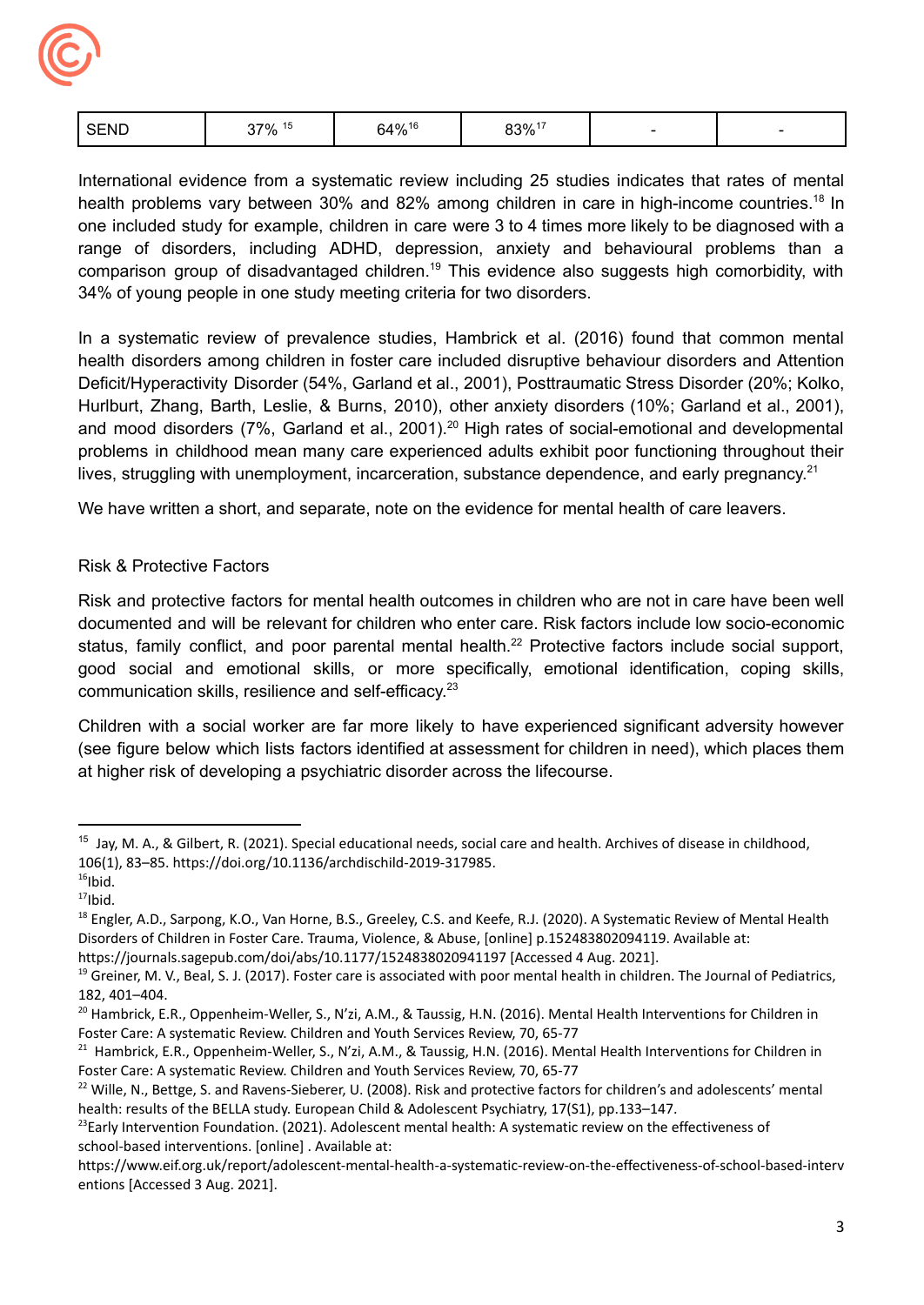



# **Factors identified at assessment**

24

substantial risk of developing a psychiatric disorder in childhood or adulthood.<sup>26</sup> For children in care, data from 2020 indicates that 64% are in care because of abuse and or neglect, with a further 8% experiencing acute family distress or dysfunction and 7% in care because they are unaccompanied refugee children.<sup>25</sup> These adverse childhood experiences put children in care at

A systematic review of mental health disorders of children in foster care identified a number of risk [factors.27](https://factors.27) Risk factors identified in this review for suicidality included, younger age, non-Hispanic ethnicity, abuse, multiple types of maltreatment, more referrals to child welfare, more transitions, placement instability, and longer time in foster care. The most robust predictors of suicidality included physical abuse and chronicity of maltreatment. Neglected children were more likely to express internalising behaviours, depression, anxiety, and insecure attachments. Sexually abused children were more likely to experience suicidal ideation, depression, anxiety, dissociative identity disorder, PTSD, and substance abuse disorders. Emotional abuse was associated with increased suicidality.

 <sup>24</sup> Department for Education. (2020). *Characteristics of children in need, Reporting Year 2020*. [online] Available at: <https://explore-education-statistics.service.gov.uk/find-statistics/characteristics-of-children-in-need/2020> [Accessed 4 May 2021].

<sup>&</sup>lt;sup>25</sup> Department for Education. (2020). Children looked after in England including adoptions, Reporting Year 2020. [online] Available at:

 [Accessed 2 Jul. 2021]. <https://explore-education-statistics.service.gov.uk/find-statistics/children-looked-after-in-england-including-adoptions>

<sup>&</sup>lt;sup>26</sup>Early Intervention Foundation.(2020). Adverse childhood experiences: What we know, what we don't know, and what should happen next. [online] Available at:

 pen-next [Accessed 4 Aug. 2021]. <https://www.eif.org.uk/report/adverse-childhood-experiences-what-we-know-what-we-dont-know-and-what-should-hap>

<sup>&</sup>lt;sup>27</sup> Engler, A.D., Sarpong, K.O., Van Horne, B.S., Greeley, C.S. and Keefe, R.J. (2020). A Systematic Review of Mental Health Disorders of Children in Foster Care. Trauma, Violence, & Abuse, p.152483802094119.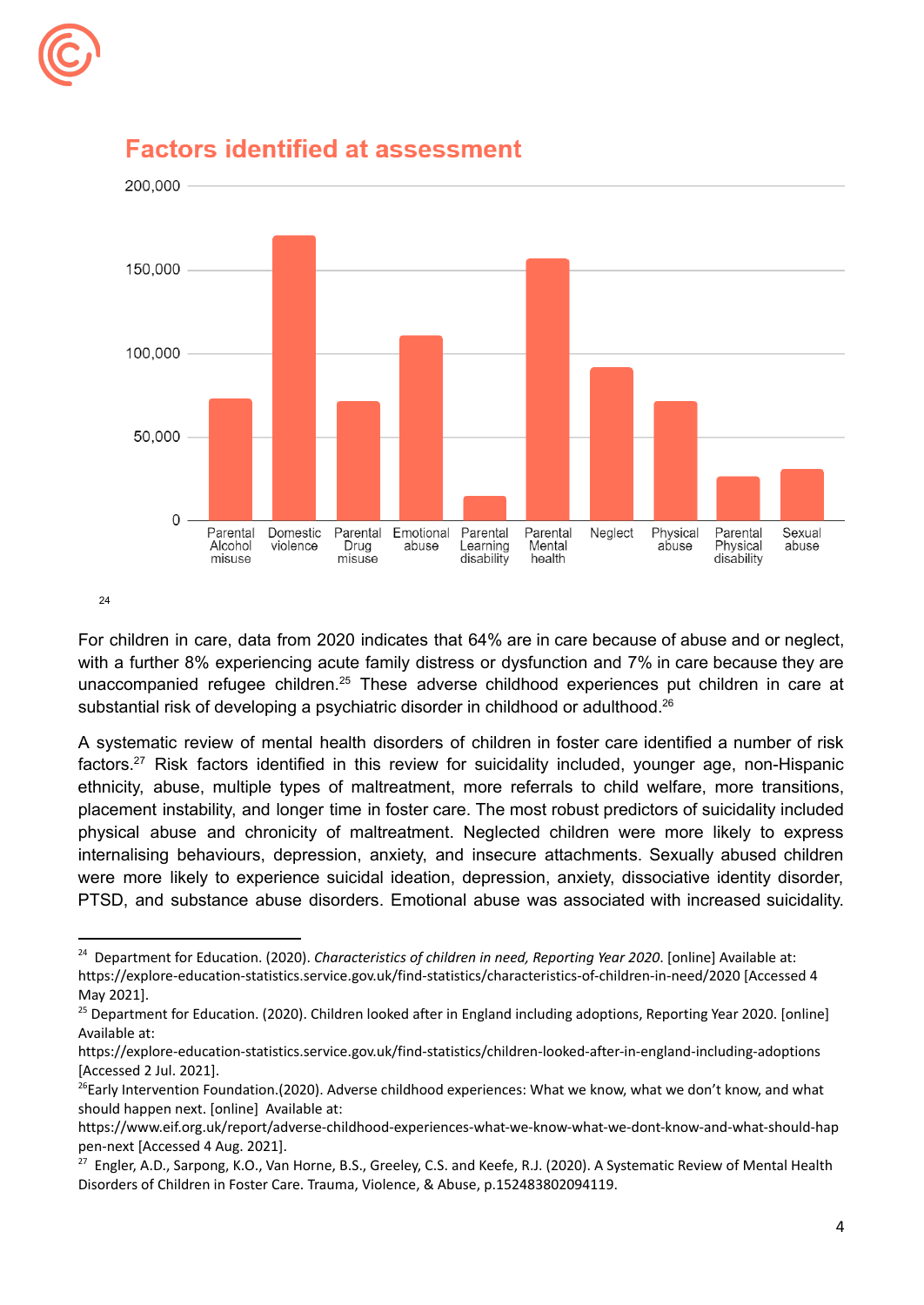

 disorder, implying a potential additive effect of maltreatment. Further, children who were physically abused were more at risk of developing a conduct disorder, oppositional defiant disorder, major depressive disorder, anxiety, and PTSD. The number of maltreatment types experienced by a child was found to be the strongest predictor of a mental health

health outcomes of children placed in foster care. $36$ Other factors and experiences while in care are also associated with worse mental health problems. These include placement instability and placement type, with children in kinship and foster care reporting fewer mental health problems than young people in residential care.<sup>28293031</sup> A review comparing the mental health of children in kinship and foster care emphasises that quality of care in each placement is likely to play a greater role than placement type (kinship or foster care) specifically.<sup>32</sup> However, the review found that there was support for improved psychological outcomes for children in kinship care compared to nonkinship care, implying that closer familial relationships could be protective for children in foster care.<sup>33</sup> There is some evidence to suggest that siblings placed apart have worse outcomes however, this was not consistent across all analytical models in one study.<sup>34</sup> Placement instability has been shown to be a risk factor of continued mental health problems into [adulthood.35](https://adulthood.35) Attachment security appears to be a crucial factor mediating the mental

The following diagram is drawn from an international systematic review of resilience factors in children in residential care. It outlines factors which predict resilient outcomes for children in residential care.37

<sup>&</sup>lt;sup>28</sup> Hiller, R.M. and St. Clair, M.C. (2018). The emotional and behavioural symptom trajectories of children in long-term out-of-home care in an English local authority. Child Abuse & Neglect, [online] 81, pp.106–117. Available at: <https://www.sciencedirect.com/science/article/pii/S0145213418301686> [Accessed 4 Aug. 2021].

<sup>&</sup>lt;sup>29</sup> Lou, Y., Taylor, E.P. and Di Folco, S. (2018). Resilience and resilience factors in children in residential care: A systematic review. Children and Youth Services Review, [online] 89, pp.83–92. Available at:

 <https://www.sciencedirect.com/science/article/abs/pii/S0190740917310046> [Accessed 3 Aug. 2021].

 $30\,$  Xu, Y. and Bright, C.L. (2018). Children's mental health and its predictors in kinship and non-kinship foster care: A systematic review. Children and Youth Services Review, 89, pp.243–262.

<sup>&</sup>lt;sup>31</sup> Engler, A.D., Sarpong, K.O., Van Horne, B.S., Greeley, C.S. and Keefe, R.J. (2020). A Systematic Review of Mental Health Disorders of Children in Foster Care. Trauma, Violence, & Abuse, [online] p.152483802094119. Available at:

 <https://journals.sagepub.com/doi/abs/10.1177/1524838020941197?journalCode=tvaa> [Accessed 5 Aug. 2021].

 $32$  Xu, Y. and Bright, C.L. (2018). Children's mental health and its predictors in kinship and non-kinship foster care: A systematic review. Children and Youth Services Review, 89, pp.243–262.

<sup>&</sup>lt;sup>33</sup> Engler, A.D., Sarpong, K.O., Van Horne, B.S., Greeley, C.S. and Keefe, R.J. (2020). A Systematic Review of Mental Health Disorders of Children in Foster Care. Trauma, Violence, & Abuse, p.152483802094119.

<sup>&</sup>lt;sup>34</sup> Hiller, R.M. and St. Clair, M.C. (2018). The emotional and behavioural symptom trajectories of children in long-term out-of-home care in an English local authority. Child Abuse & Neglect, [online] 81, pp.106–117. Available at:

 <https://www.sciencedirect.com/science/article/pii/S0145213418301686> [Accessed 4 Aug. 2021].

<sup>&</sup>lt;sup>35</sup> Engler, A.D., Sarpong, K.O., Van Horne, B.S., Greeley, C.S. and Keefe, R.J. (2020). A Systematic Review of Mental Health Disorders of Children in Foster Care. Trauma, Violence, & Abuse, p.152483802094119.

<sup>&</sup>lt;sup>36</sup> Deuchar, S. and Majumder, P. (2021). Mental health services for children in care: investigation to elicit outcomes of direct and indirect interventions. BJPsych Bulletin, [online] pp.1–8. Available at:

 on-to-elicit-outcomes-of-direct-and-indirect-interventions/19E7076F1F3738F728E9CCF1A82985B8 [Accessed 11 Aug. <https://www.cambridge.org/core/journals/bjpsych-bulletin/article/mental-health-services-for-children-in-care-investigati> 2021].

<sup>&</sup>lt;sup>37</sup> Lou, Y., Taylor, E.P. and Di Folco, S. (2018). Resilience and resilience factors in children in residential care: A systematic review. Children and Youth Services Review, [online] 89, pp.83–92. Available at:

 <https://www.sciencedirect.com/science/article/abs/pii/S0190740917310046> [Accessed 3 Aug. 2021].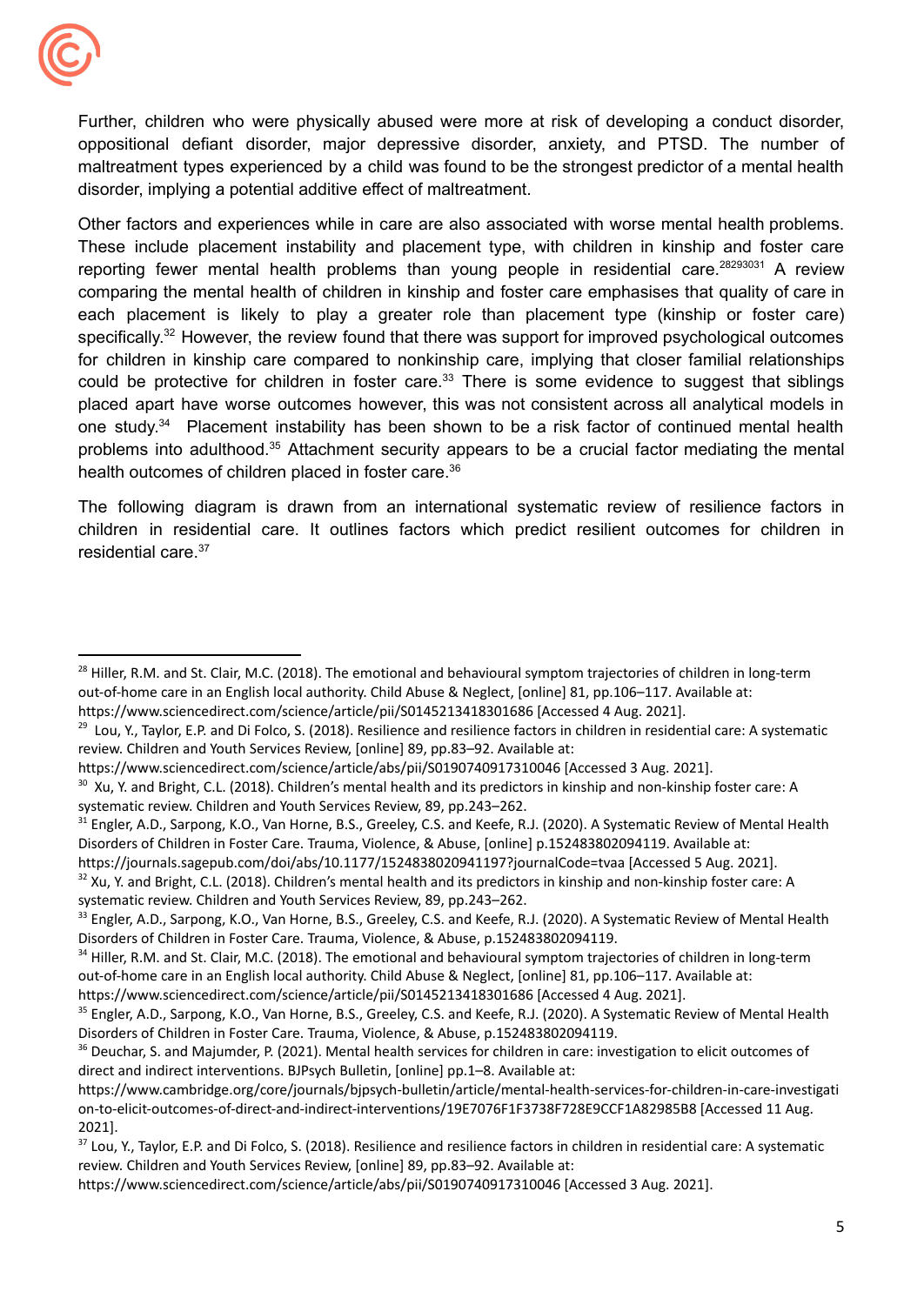

 mental health problems and should be targeted for intervention. This evidence on risk and protective factors is correlational (though often longitudinal) and therefore not causal. We cannot therefore draw conclusions, for example that residential care or placement instability causes mental health problems (the relationship may be bidirectional), however these findings suggest that young people in residential care are likely to have disproportionate levels of

 mental health problems. To our knowledge, there is limited data describing the prevalence of mental health in different groups of children in care, in particular children from ethnic minority backgrounds or who are LGBTQ+. Yet evidence suggests that in the general population these young people are at higher risk of developing

A systematic review of the experiences of children in care highlighted three key themes to improve mental health $38$ 

- relationships with key adults, • improve the continuity of social workers and carers to allow young people to develop trusted
- as a barrier to help seeking, and • target broader concerns around stigma and trust (including in the school system) that may act
- more timely manner, before reaching crisis point. ensure young people are receiving appropriate evidence-based psychological support in a

# **Current Service Provision**

CAMHS, Child and Adolescent Mental Health Services, is the name for the NHS services that assess and treat young people with emotional, behavioural or mental health difficulties. CAMHS services are organised by local authority around the UK, with teams made up of nurses, therapists, psychologists, child and adolescent psychiatrists support workers and social workers, as well as other professionals. The current system for accessing mental health support for children in care is complex, involving

<sup>&</sup>lt;sup>38</sup> Hiller, R.M., Halligan, S.L., Meiser-Stedman, R., Elliott, E., Rutter-Eley, E. and Hutt, T. (2021). Coping and support-seeking in out-of-home care: a qualitative study of the views of young people in care in England. BMJ Open, [online] 11(2), p.e038461. Available at: <https://bmjopen.bmj.com/content/11/2/e038461.info> [Accessed 3 Aug. 2021].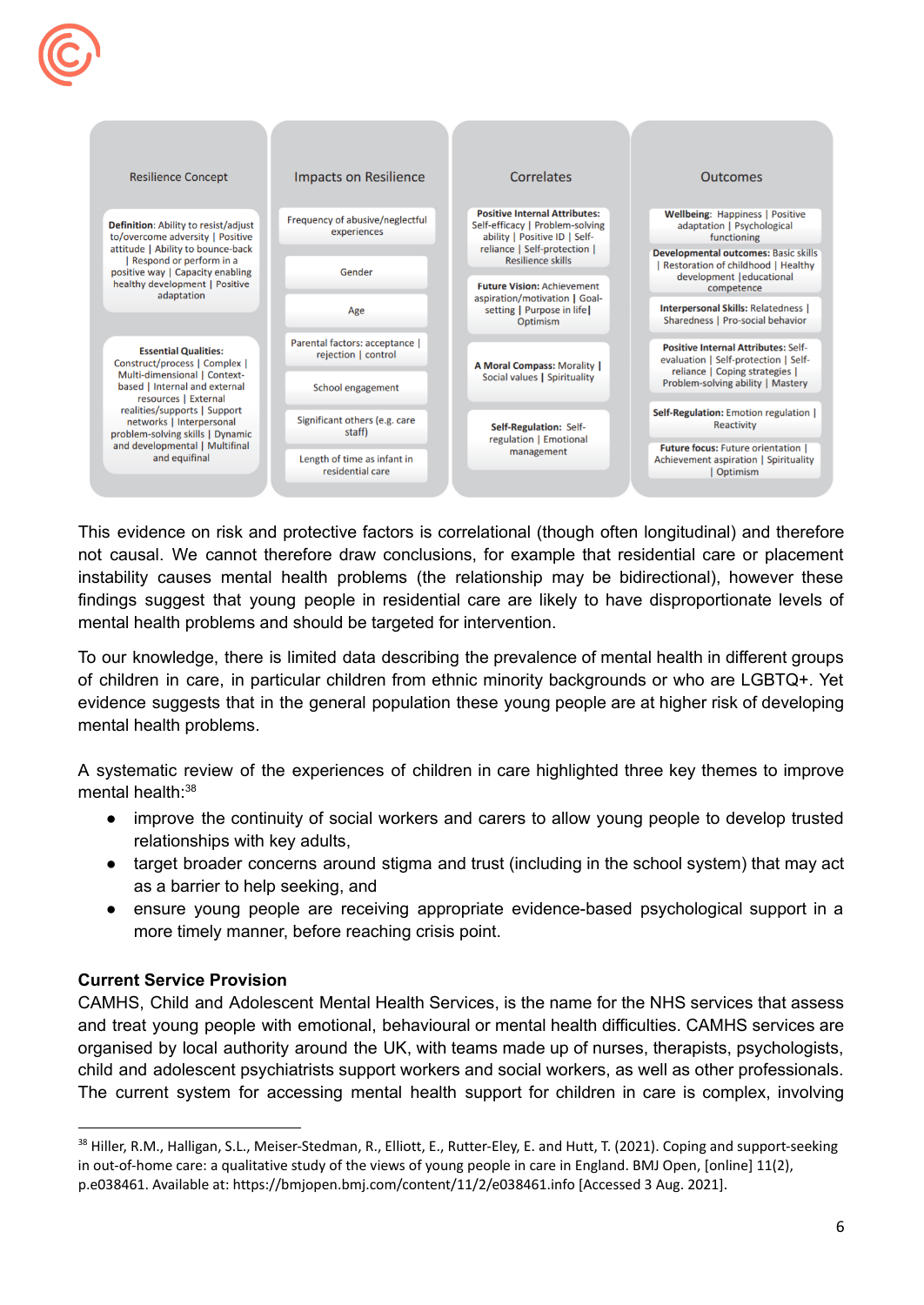

different points of access, different services, and significant local variation within the broader regional differences.

There are four tiers of CAMHS services:<sup>39</sup>

Tier 1: universal services, including primary care, health visiting, early years services, and school nurses

 and youth counselling (including social care and education) Tier 2: targeted services, including youth offending teams, primary mental health workers, and school

Tier 3: specialist outpatient treatment

Tier 4: highly specialised inpatient units and intensive community services

 into these services are likely to vary as will type, intensity and quality of provision. Children and young people may receive support through any tier of CAMHS. Some local authorities may also refer children and young people to third sector organisations or in some cases private provision. In some local authorities there are multi-agency or multidisciplinary services within children's social care which include CAMHS professionals. Similarly in many CAMHS teams there is specialist provision for children in care, although roles vary across local authorities. Referral points

 provision type and structural arrangements which vary across authorities. To our knowledge, there is no national data on how services are organised and provided around the country for children in care. We are aware of one study (due for publication in 2022) which has mapped service provision in three local authorities.<sup>40</sup> It highlights multiple referral routes, service

 going through the referral process. A study by Barnardo's (2019) identified two main issues with CAMHS for children in care. First, the types of therapy made available are not always suited to meet the needs of care experienced young people whose mental health problems are likely to be a result of trauma. Secondly, children in care and care leavers experience significant difficulties accessing support despite well documented mental health needs. Despite recognition that the majority of children who are in care for lengthy periods will experience mental health issues and poor wellbeing they are disproportionately affected by rejected referrals to CAMHS services (Barnardo's, 2019). This is because of a lack of stability, lack of engagement, or symptoms not being severe enough.<sup>41</sup> Placement moves, which are frequent for many young people in care, could exacerbate this problem as transferring care from one CAMHS in one Clinical Commissioning Group to another is often fraught with difficulties, and usually involves

 The key recommendations were: In 2010, NICE and SCIE published guidance on improving the mental health of looked after children.

The need for health, education and social care professionals to collaborate more effectively to collect, monitor and share information and ensure that all of the information follows the child if they move.

<sup>&</sup>lt;sup>40</sup> [Clinicaltrials.gov.](https://Clinicaltrials.gov) (2019). Relationships in Good Hands - Clinical and Cost-effectiveness of Dyadic Developmental <sup>39</sup> Crenna-Jennings, W. and Hutchinson, J. (2018). Access to children and young people's mental health services -2018. Education Policy Institute. Available at: [https://epi.org.uk/wp-content/uploads/2018/10/EPI\\_Access-to-CAMHS-2018.pdf](https://epi.org.uk/wp-content/uploads/2018/10/EPI_Access-to-CAMHS-2018.pdf)

 Psychotherapy - Full Text View - [ClinicalTrials.gov.](https://ClinicalTrials.gov) [online] Available at: <https://clinicaltrials.gov/ct2/show/NCT04187911> [Accessed 13 Aug. 2021].

<sup>&</sup>lt;sup>41</sup> Sanders, R. (2020). Care experienced children and young people's mental health. [online] Iriss. Available at: 5 Jul. 2021]. <https://www.iriss.org.uk/resources/esss-outlines/care-experienced-children-and-young-peoples-mental-health> [Accessed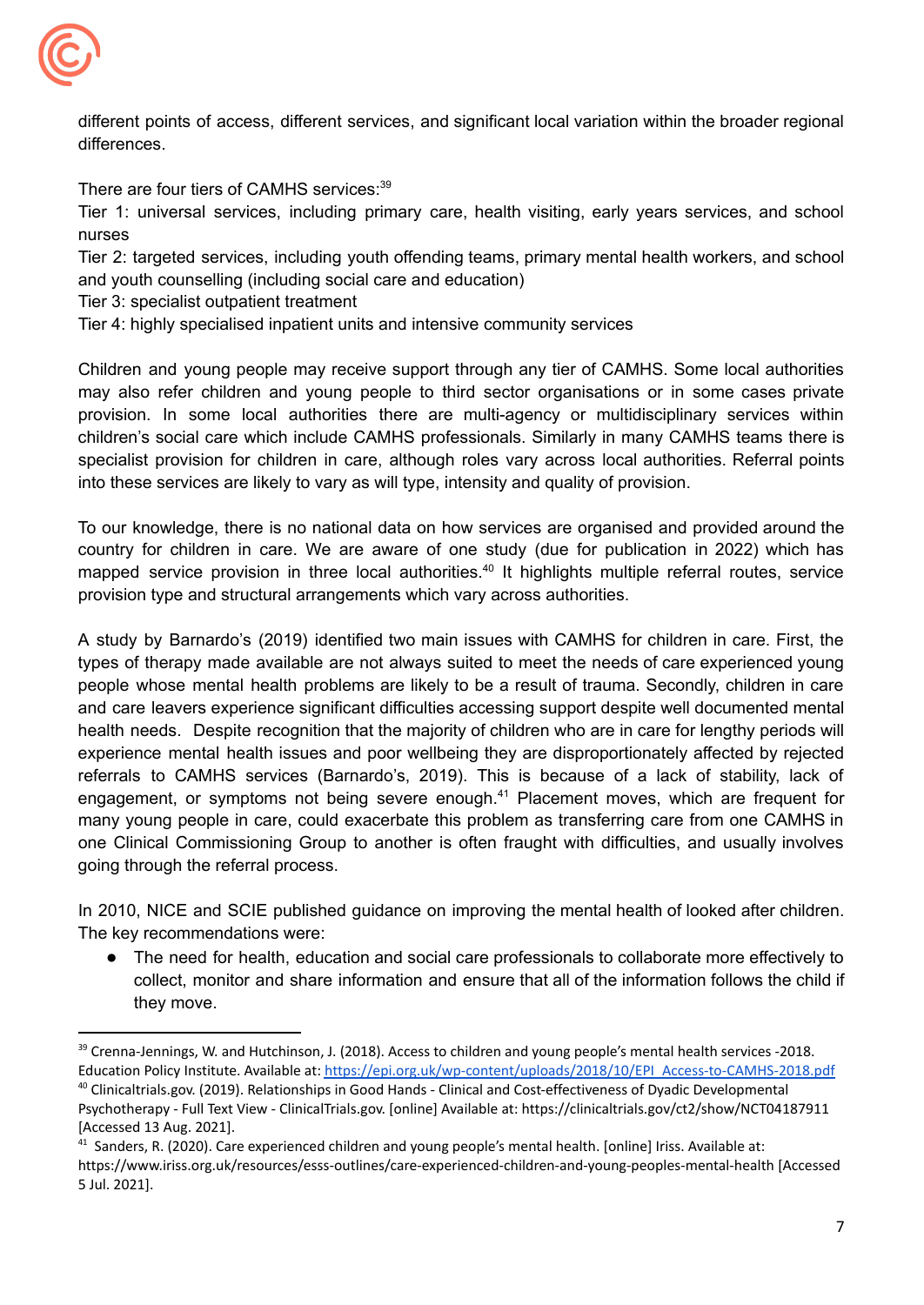

- intervention including referrals to specialist help. ● The need to develop and deliver services based on accurate, early assessment and
- training to support educational stability and achievement).<sup>42</sup> ● Universal and specialist training for professionals, primary carers (improved entry level and advanced training), social workers and independent reviewing officers (improved specialist

young people (see Appendix 1).<sup>43</sup> In 2013 NICE also published this list of quality standards for the care of looked after children and

# Referral Rates

 gap in knowledge for vulnerable children. In 2019/20, 4% of children in England accessed mental health services available on the NHS, last year in 2019/20. This is equivalent to about 1 in 3 children who needed mental health services (based on 2017 estimates of need); or 1 in 4, based on 2020 estimates of need. With regards to the 'covid effect', early data suggests that referrals to mental health services dipped early on in lockdown, but subsequently soared in early Autumn 2020. In April 2020 referrals were 34% lower than in the same month in 2019. In September they were 72% higher than in September 2019. In the year 2019/20 just 20% of children referred to services started treatment within 4 weeks, which falls far short of the government's 4-week waiting target. The average wait across England ranged from 8 days to 82 days.44 There does appear to be a disparity between the better performing and the worse performing in terms of amount spent per child and the budget allocated to children's mental health services, suggesting that greater investment is needed to improve services and access (see Appendix 2). Unfortunately, these figures are not available for children in care, highlighting what is an important

# **Effectiveness of interventions for children in care**

 do not review the evidence for children in general. This section focuses on the effectiveness of interventions for the mental health of children in care. We

There is a sizable evidence base on interventions to improve the mental health of children in care. However, much of the evidence is of low quality, and the majority of it is inconclusive. Our review of evidence below includes studies which cast a broad net in terms of children's outcomes; these include mental health problems as well as behavioural and emotional disorders. While these are distinct, many young people in care experience both. In addition, outcomes are, most frequently, carer reported.

 systematic reviews we identified for this search in the appendix. For this evidence summary, we first identified systematic reviews to provide a summary of the evidence base as well as highlight interventions. We then did a brief search using the following search string: "mental health" + "in care" OR "foster care" OR "out-of-home care" + "impact evaluation" OR "RCT" OR "quasi-experimental design". We have included a table with all the

 $42$  Scie.org.uk. (2021). SCIE/NICE recommendations on looked after children: Home. [online] Available at: [https://www.scie.org.uk/publications/guides/guide40/](https://www.scie.org.uk/publications/guides/guide40) [Accessed 2 Jul. 2021].

<sup>&</sup>lt;sup>43</sup> Nice.org.uk. (2013). List of quality statements | Looked-after children and young people | Quality standards | NICE.

<sup>&</sup>lt;sup>44</sup> Children's Commissioner. 2021. The state of children's mental health services 2020/21. [online] Available at: <https://www.nice.org.uk/guidance/qs31/chapter/List-of-quality-statements> [Accessed 2 Jul. 2021].

<sup>[</sup><https://www.childrenscommissioner.gov.uk/wp-content/uploads/2021/01/cco-the-state-of-childrens-mental-health-servi> ces-2020-21.pdf]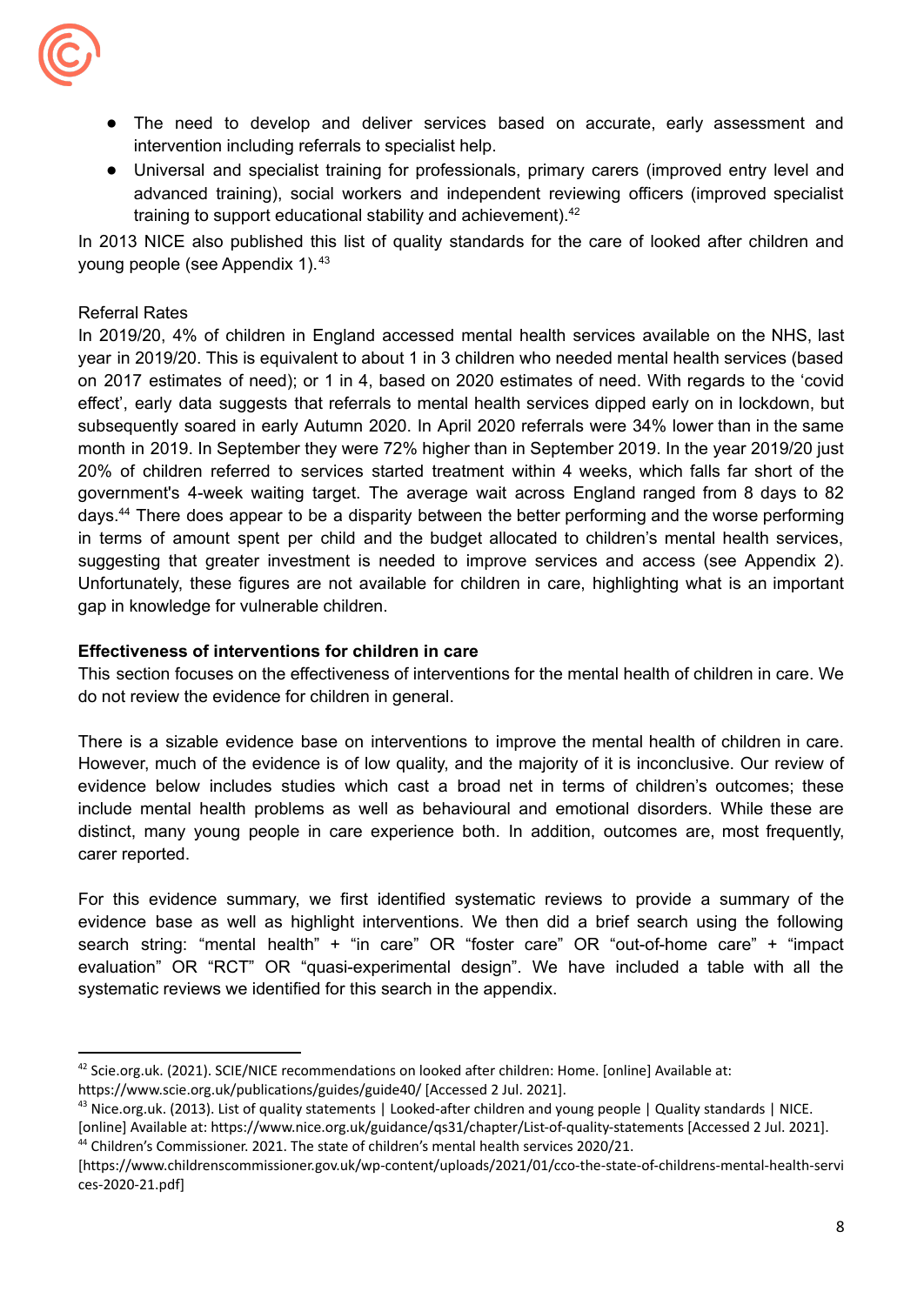

 currently not routine practice. A systematic review by Luke et al. (2014) argues that interventions need to be flexible to meet individual needs, and require a 'joined-up' approach from services, and follow-up support; this is

# **Direct Interventions for CYP**

Direct interventions are those that target young people directly to improve their mental health.

CBT

 found, reduced symptoms of depression, PTSD and anxiety following CBT treatment. A systematic review looking at the effectiveness of CBT for children who experienced sexual abuse

the UK. The particular review did not focus on children in care specifically.<sup>45</sup> There was no evidence that CBT helped to reduce child behaviour problems. Only a small number of studies with small sample sizes were available for review. Larger, more robust studies are needed to provide evidence of the effectiveness of CBT in aiding children's recovery from sexual abuse. The evidence in this review was from the USA and Australia, therefore it may have limited applicability to

be retained until treatment completion.<sup>4748</sup> A further systematic review found that Trauma Focussed CBT (TF-CBT) could reduce symptoms of posttraumatic stress for school-aged children in foster care.<sup>46</sup> Another study supplemented TF-CBT with an engagement intervention, and found that children and caregivers who received the engagement intervention were more likely to complete at least four sessions, and were more likely to

#### Mentoring

 interventions is not strong. Take Charge, a so-called self-determination intervention, using coaching and group mentoring for adolescents (14-17), found improvements in self-determination scores, quality of life, hopelessness and mental health recovery scores in the intervention group.<sup>49</sup> The treatment group had lower carer-reported anxiety/depression than controls at follow-up; the same was true for withdrawn/depressed.<sup>50</sup> A NICE review of this intervention suggests that mentoring interventions may be more effective for older children, they also noted that the evidence base for these types of

# Animal Therapy

Another intervention that could offer support for the mental health of looked after children is animal therapy. The use of animals as part of group or individual therapy sessions is designed to enhance

 Evidence review for interventions to promote physical, mental, and emotional health and wellbeing of looked-after children, young people and care leavers. [online] . Available at:

[https://www.nice.org.uk/guidance/gid-ng10121/documents/evidence-review-6.](https://www.nice.org.uk/guidance/gid-ng10121/documents/evidence-review-6) [Accessed 8 Jul. 2021].

<sup>&</sup>lt;sup>45</sup>What Works for Children's Social Care. (2020). Sexual abuse recovery using CBT - What Works for Children's Social Care. [online] Available at:

 [https://whatworks-csc.org.uk/evidence/evidence-store/intervention/sexual-abuse-recovery-using-cbt/](https://whatworks-csc.org.uk/evidence/evidence-store/intervention/sexual-abuse-recovery-using-cbt) [Accessed 4 Aug. 2021].

<sup>&</sup>lt;sup>46</sup> Hambrick, Erin & Oppenheim-Weller, Shani & N'zi, Amanda & Taussig, Heather. (2016). Mental Health Interventions for Children in Foster Care: A Systematic Review. Children and Youth Services Review. 70. 10.1016/j.childyouth.2016.09.002.

<sup>&</sup>lt;sup>47</sup> Dorsey S, Pullman MD, Berliner L, Koschmann E, McKay M, Deblinger E. (2014). Engaging foster parents in treatment: A randomized trial of supplementing trauma-focused cognitive behavioral therapy with evidence-based engagement strategies. Child Abuse & Neglect. 38:1508–1520. [PubMed: 24791605]

<sup>&</sup>lt;sup>49</sup> National Institute for Health and Care Excellence. (2021). Looked-After Children and Young People (update) [F] <sup>48</sup> Hambrick, Erin & Oppenheim-Weller, Shani & N'zi, Amanda & Taussig, Heather. (2016). Mental Health Interventions for Children in Foster Care: A Systematic Review. Children and Youth Services Review. 70. 10.1016/j.childyouth.2016.09.002..

<sup>&</sup>lt;sup>50</sup> Luke, N., Sinclair, I., Woolgar, M. and Sebba, J., 2014. What works in preventing and treating poor mental health in looked after children. London: NSPCC.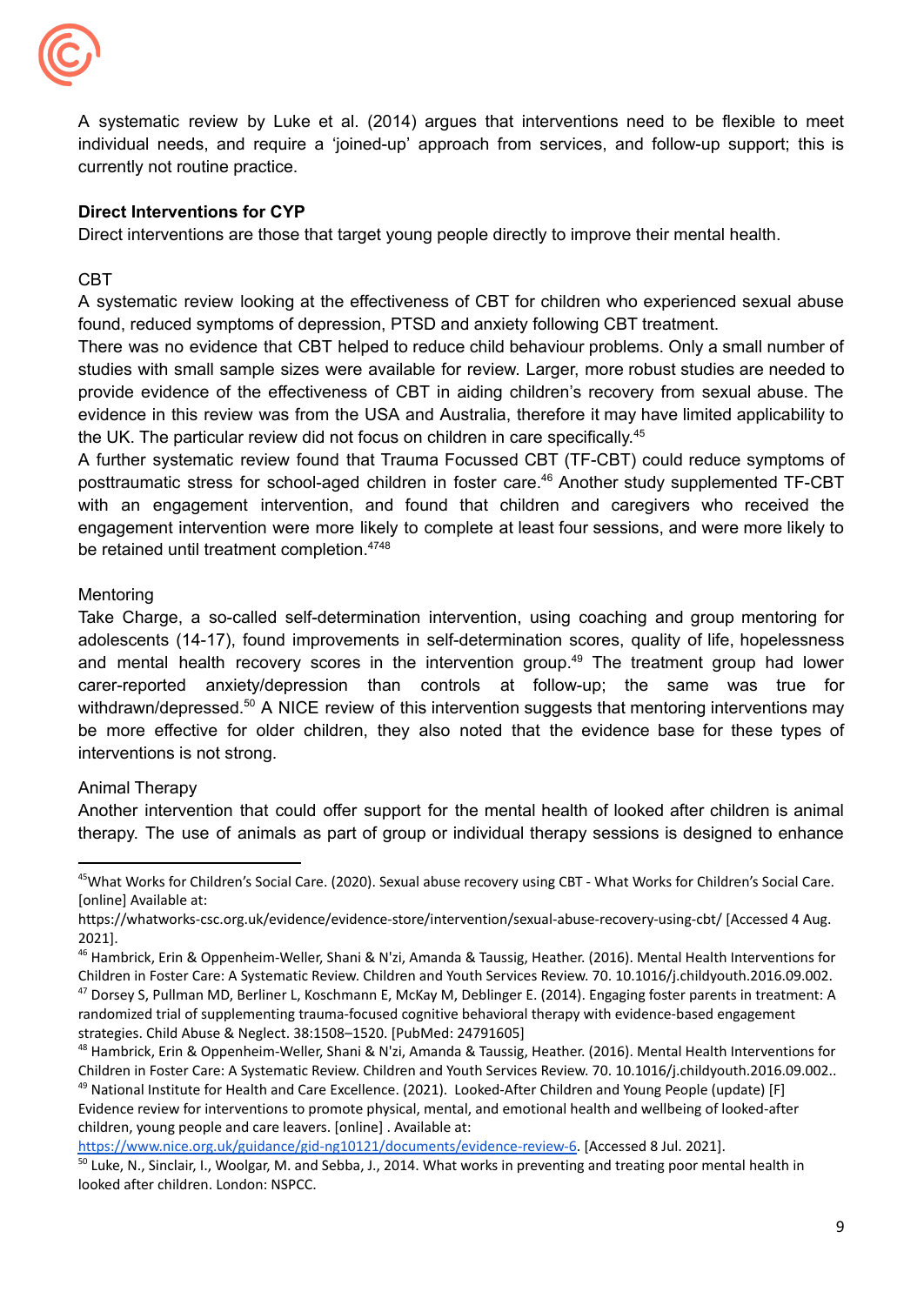

moderate but poorly matched samples and no long term follow up has been undertaken.<sup>51</sup> the therapeutic process and can help to create trust and acceptance. The ways in which animals are used is flexible: generally, children are encouraged to bond with the animals, sometimes by providing care, and in some cases, stories about the animals are related to the children's experiences. For children in care, work with dogs and horses in particular has shown links to decreases in trauma symptoms and an increase in felt attachment security. This evidence comes from the USA, with

# DDP

 Dyadic Developmental Psychotherapy (DDP) is a relationship-focused therapy characterised by a supported by the parents/caregivers' active presence. strong therapeutic alliance, empathy and unconditional positive regard. It seeks to treat the complex psychological problems of looked after and adopted children.<sup>52</sup> There is a limited but growing evidence base for DDP. It forms part of Dyadic Developmental Practice, which refers to both DDP and DDP informed work with parents. One of the main principles of DDP is that therapy with the child is

intensive therapy (DDP) for improving mental health in abused and neglected children?<sup>55</sup> Wingfield and Gurney-Smith reported that 12 adoptive parents receiving DDP gained increased curiosity, understanding and empathy for their children, while the children reported fewer behavioural problems, improved control over emotions, better relationships with peers and improved sleep.<sup>53</sup> On the other hand, in spite of progress, a number of parents described the sessions as emotionally exhausting, uncomfortable and upsetting. Feedback from therapists delivering DDP has, however, been very positive. Turner-Halliday et al. (2014) reached out to child and adolescent mental health services (CAMHS) in the UK delivering the treatment. DDP was seen as an effective tool for directly tackling complex profiles of mental illness alongside the root causes of both internalising and externalising problems. The inclusion of parents and carers on such an emotionally stimulating journey was seen to indirectly facilitate secure attachment through an improved mutual [understanding.54](https://understanding.54) There is current research underway in this area with a registered trial: 'Relationships in Good Hands Trial: clinical and cost-effectiveness of Dyadic Developmental Psychotherapy for abused and neglected young children with maltreatment-associated problems and their parents', an RCT led by Professor Helen Minnis. To answer this research question, within three contrasting service contexts (NHS, Social Care, Private Practice), what is the clinical and cost-effectiveness of an

# Social Prescribing

Social prescribing is a way of linking patients in primary care with sources of support within the community to help improve their health and wellbeing. Social prescribing programmes are being widely promoted and adopted in the NHS.<sup>56</sup> One systematic review described the limitations of the evidence base, stating, most of the evaluations of social prescribing activity are small scale and

<sup>&</sup>lt;sup>51</sup> Luke, N., Sinclair, I., Woolgar, M. and Sebba, J., 2014. What works in preventing and treating poor mental health in looked after children. London: NSPCC.

<sup>&</sup>lt;sup>52</sup> Hughes, D., Golding, K.S. and Hudson, J. (2015). Dyadic Developmental Psychotherapy (DDP): the development of the theory, practice and research base. Adoption & Fostering, [online] 39(4), pp.356–365. Available at:

 <https://journals.sagepub.com/doi/abs/10.1177/0308575915610943> [Accessed 11 Aug. 2021].

<sup>&</sup>lt;sup>53</sup> Wingfield, M. and Gurney-Smith, B. (2019). Adoptive parents' experiences of dyadic developmental psychotherapy. Clinical child psychology and psychiatry, 24(4), pp.661-679.

<sup>&</sup>lt;sup>54</sup> Turner-Halliday, F., Watson, N., Boyer, N.R., Boyd, K.A. and Minnis, H.. (2014). The feasibility of a randomised controlled trial of Dyadic Developmental Psychotherapy. BMC psychiatry, 14(1), pp.1-11.

<sup>55</sup> <https://fundingawards.nihr.ac.uk/award/NIHR127801>

<sup>&</sup>lt;sup>56</sup> Bickerdike, L., Booth, A., Wilson, P.M., Farley, K. and Wright, K. (2017). Social prescribing: less rhetoric and more reality. A systematic review of the evidence. BMJ Open, [online] 7(4), p.e013384. Available at:

 <https://bmjopen.bmj.com/content/7/4/e013384> [Accessed 11 Aug. 2021].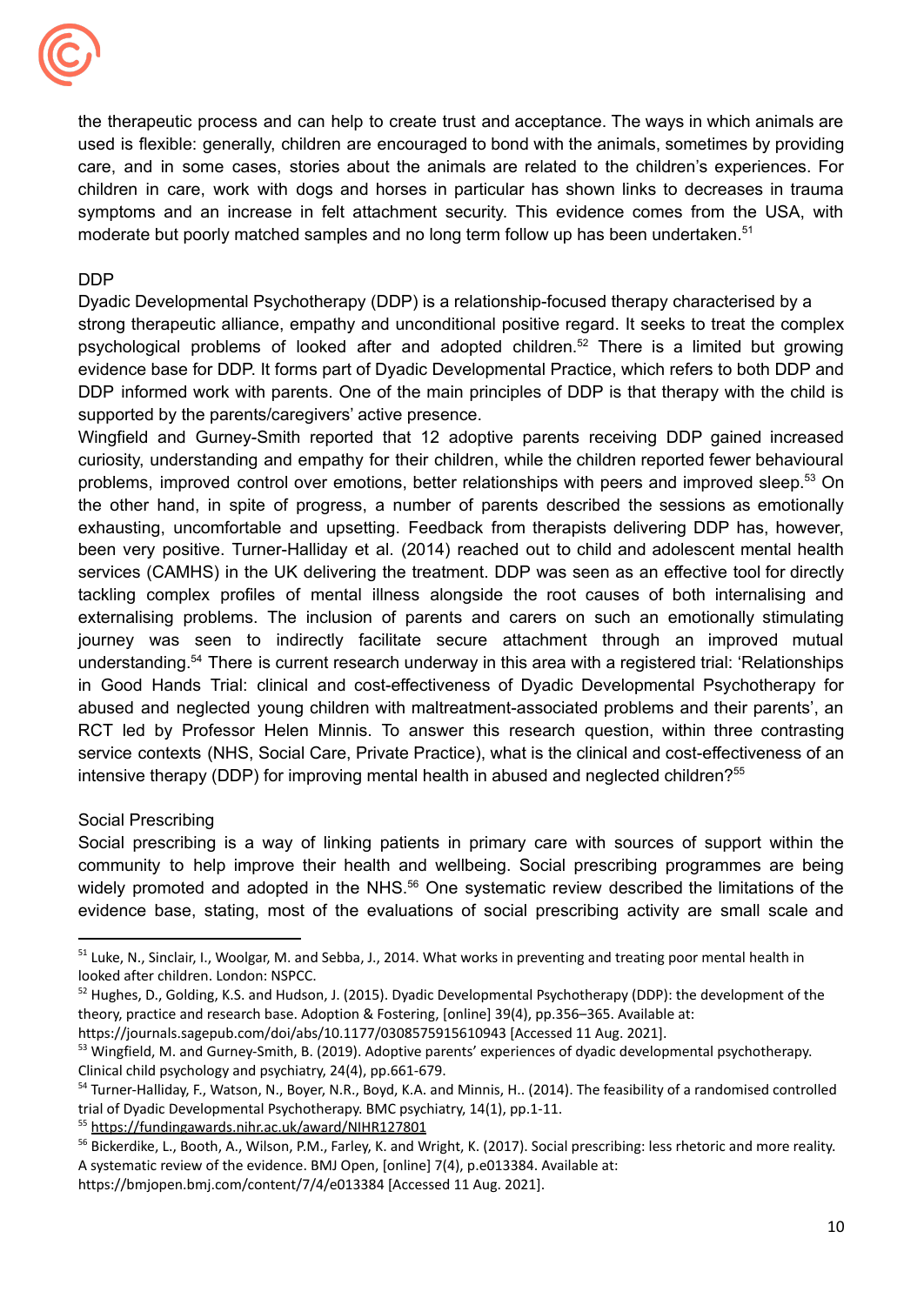

 children and we have not been able to identify evidence as it relates to children in care. limited by poor design and reporting.<sup>57</sup> There is a small evidence base on social prescribing for

# Life Story Work

 families and the families they live with now, where they came from and where they live now. Life Story Work (LSW) is the process of helping people to remember and make sense of their early lives. It can help children who have been separated from their birth family to understand their past, and come to terms with the present circumstances and what has happened to them along the way. LSW aims to give children a structured and understandable way of talking about themselves and helps them build a sense of self-worth and to develop a record about themselves they can refer to and carry with them through life. The work allows children to record facts about themselves, their birth

Luke et al. (2014) report that the majority of the evidence base on LSW comprises qualitative work. It suggests that children and their caregivers can value life story work as an opportunity to work through emotions and explore identity, and to improve their relationships. One study linked life story intervention to decreases in children's externalising behaviours.<sup>58</sup> The evidence cited comes from the US and the UK, using very small sample sizes and measures of changes in children's behaviour were rated by carers.<sup>59</sup> A quick search suggests that the nature of the evidence base has not changed in this time.

providing agency to the children, and involving trained interpreters.<sup>60</sup> A systematic review of the facilitators and barriers to refugee children disclosing their life stories found the main barriers to disclosure were feelings of mistrust and self-protection from the side of the child and disrespect from the side of the host community. While the facilitators included, a positive and respectful attitude of the interviewer, taking time to build trust, using nonverbal methods,

# Non Violent Resistance

Non-violent Resistance (NVR) is a method to manage child and adolescent aggressive behaviour and to decrease parental helplessness. It's described as a systematic approach for helping parents, teachers, and other caregivers cope with violent and self-harmful behaviours by strictly non-violent and non-escalating means.<sup>61</sup> It has its root in the sociopolitical field but has now been adapted for parents of youth with challenging behaviour, foster parents, teachers, and caregivers of psychiatric inpatients. We could only identify a small number of studies relating to the effectiveness of NVR. One of these is an RCT of NVR training with foster parents in Belgium which found only small effects in favour of the intervention for improvement of child behaviours from the total problems scale at treatment completion and on internalising, externalising, and total problems at the follow-up.<sup>62</sup> These

 $57$  Ibid.

<sup>&</sup>lt;sup>58</sup> Haight, W., Black, J., and Sheridan, K. (2010) A mental health intervention for rural, foster children from methamphetamine involved families: Experimental assessment with qualitative elaboration. Children and Youth Services Review, 32(10), 1,446–1,457.

<sup>&</sup>lt;sup>59</sup> Luke, N., Sinclair, I., Woolgar, M. and Sebba, J., 2014. What works in preventing and treating poor mental health in looked after children. London: NSPCC.

<sup>&</sup>lt;sup>60</sup> van Os, E. C. C., Zijlstra, A. E., Knorth, E. J., Post, W. J., & Kalverboer, M. E. (2020). Finding Keys: A Systematic Review of Barriers and Facilitators for Refugee Children's Disclosure of Their Life Stories. Trauma, Violence, & Abuse, 21(2), 242–260. <https://doi.org/10.1177/152483801875774>

<sup>&</sup>lt;sup>61</sup> Omer, H. and Lebowitz, E.R. (2016). Nonviolent Resistance: Helping Caregivers Reduce Problematic Behaviors in Children and Adolescents. Journal of Marital and Family Therapy, [online] 42(4), pp.688–700. Available at: [https://www.ncbi.nlm.nih.gov/pmc/articles/PMC5575919/](https://www.ncbi.nlm.nih.gov/pmc/articles/PMC5575919) [Accessed 12 Aug. 2021].

<sup>&</sup>lt;sup>62</sup> Van Holen, F., Vanderfaeillie, J., Omer, H. and Vanschoonlandt, F. (2016). Training in Nonviolent Resistance for Foster Parents. Research on Social Work Practice, [online] 28(8), pp.931–942. Available at:

 <https://journals.sagepub.com/doi/abs/10.1177/1049731516662915> [Accessed 16 Aug. 2021].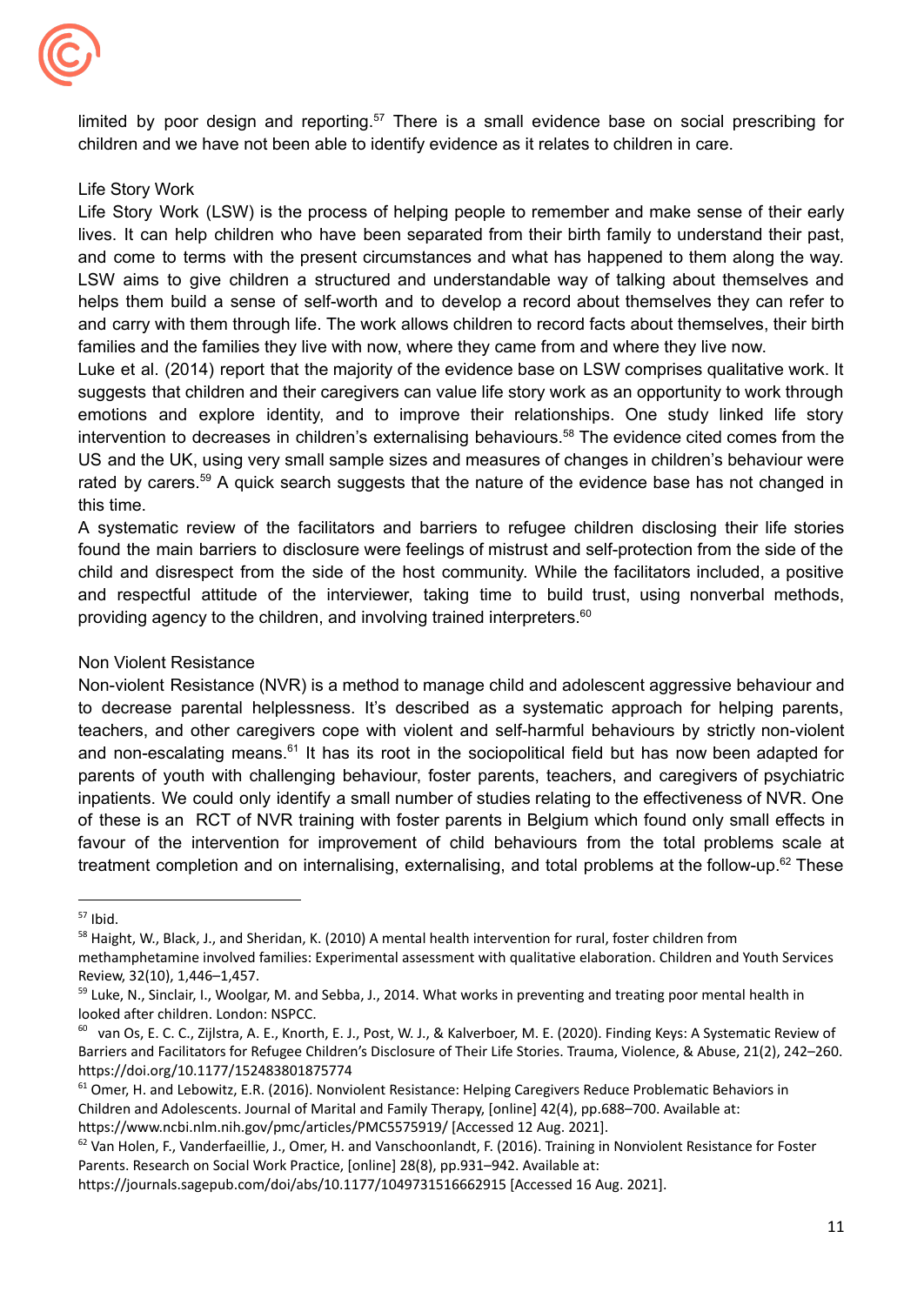

 programs for parents. small effects on behavioural problems are comparable with the effects achieved by other training

situation. This study is limited by a small sample and restricted randomisation.<sup>63</sup> For parenting stress, small positive effects were found at treatment conclusion in 3 out of 4 parenting stress scales, increasing to medium-sized effects at follow-up. Foster mothers in the NVR group felt more able to cope, reported less severe problems, and were more satisfied with the parenting

# **Interventions for carers**

 mental health outcomes. Parenting interventions are commonly used to enhance children's outcome, including behavioural and

A systematic review by Shoemaker et al. (2020) examined the effectiveness of parenting interventions (e.g. Incredible Years, MTFC-A, KEEP) for foster and/or adoptive families in a series of meta-analyses regarding four parent outcomes, three child outcomes, and placement disruption. The meta-analyses for child outcomes showed that parenting interventions are only effective in decreasing child behaviour problems and not effective in improving attachment security. In addition, analyses also found no significant overall effect on diurnal cortisol levels of foster and/or adopted children. Intervention programs were most effective for older children with regard to sensitive parenting, dysfunctional discipline (only for children up to 5 years old), and parenting stress. For this meta-analysis, any effects on child outcomes are indirect (as they are mediated through parenting behaviour) and may take some time to be revealed because they are dependent on the development and interaction of parent and child behaviours over time. However, the strongest overall effect was found for sensitive parenting, and previous research has suggested that increasing parents' sensitive behaviour may result in improvements in attachment security, stress regulation, and placement disruption of children. Results showed that parenting interventions are positively effective (with small to large overall effect sizes) in improving sensitive parenting, dysfunctional discipline, parenting knowledge and attitudes, and parenting stress of foster and adoptive parents. The largest overall effect size was found for sensitive parenting, indicating that the evidence base for existing parenting interventions that are aimed at improving sensitive behaviours in foster and adoptive parents is strong.<sup>64</sup>

*Please see Appendix 3 for a table of characteristics of intervention studies included in the meta-analysis.*

# Fostering Changes

Fostering Changes is a 12-week course for foster carers, which aims to help carers build positive relationships with children in their care. Carers are taught to encourage desirable behaviours through the use of positive reinforcement and the setting of clear limits and consequences for behaviour. One RCT found showed a significantly greater reduction in the intervention group's reports of children's problem behaviours, and a greater improvement in the carer-reported quality of attachment between

 $63$  Ibid,

<sup>&</sup>lt;sup>64</sup> Schoemaker, N.K., Wentholt, W.G.M., Goemans, A., Vermeer, H.J., Juffer, F. and Alink, L.R.A. (2019). A meta-analytic review of parenting interventions in foster care and adoption. Development and Psychopathology, [online] 32(3), pp.1149–1172. Available at:

 nterventions-in-foster-care-and-adoption/3FC41F78B9B1B4582CBD9E37BA1DB6EF [Accessed 4 Aug. 2021]. <https://www.cambridge.org/core/journals/development-and-psychopathology/article/metaanalytic-review-of-parenting-i>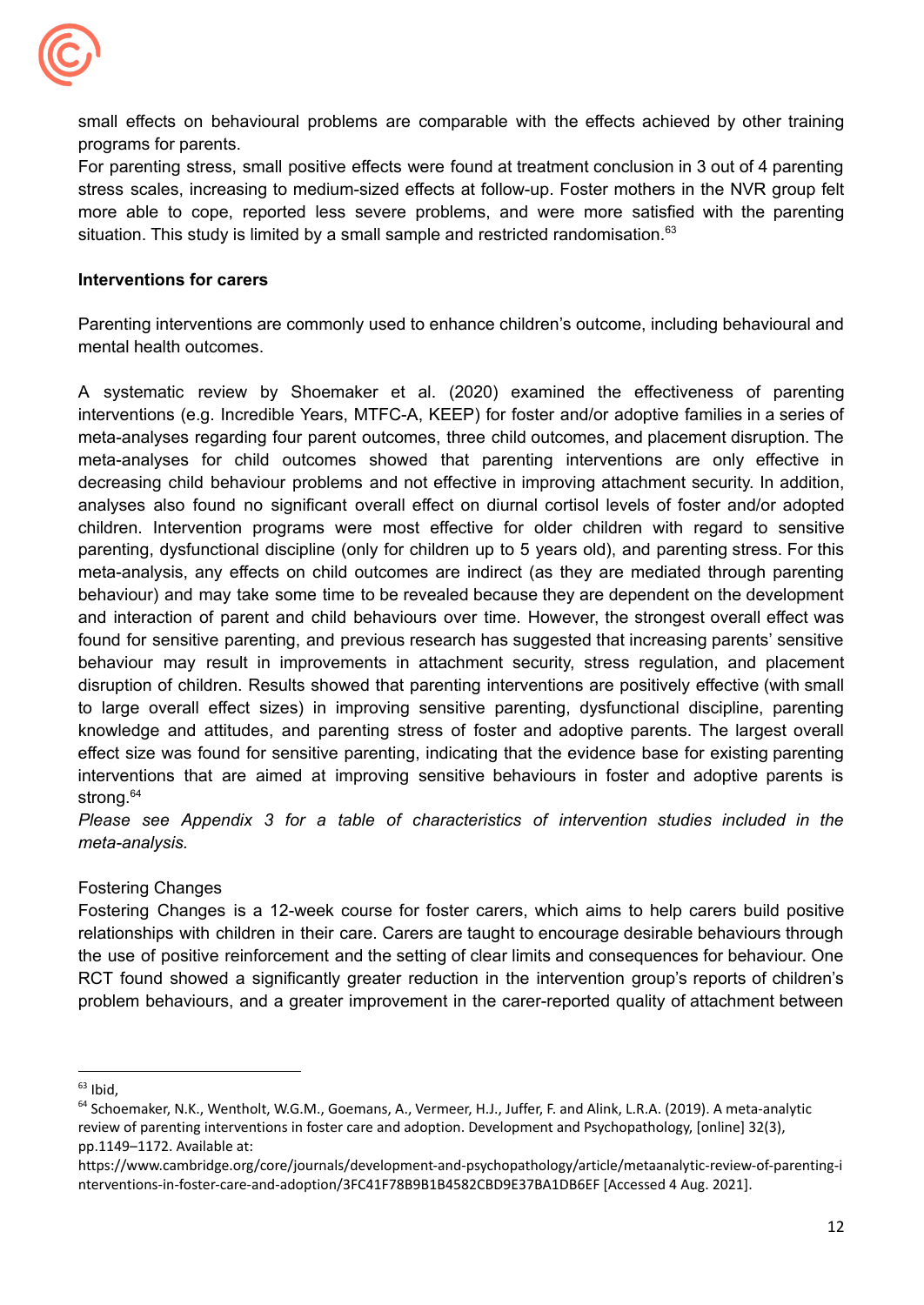

situations, including praise and distraction.<sup>66</sup> the child and carer, in comparison to the control group.<sup>65</sup> However, outcomes were measured using the Carer Efficacy Questionnaire (CEQ), which is not a standardised measure. Long-term follow-up was not included in the research. A further RCT has since been conducted in Wales in which 312 foster carers from 19 sites were assigned to treatment. At 12 months they found no difference between trial groups for the primary outcome of carer efficacy. There were small statistically significant differences between trial groups on carer-reported child behavioural problems and carer-reported use of coping strategies. These differences reduced over time. Carers reported that the content of the course encouraged taking a more understanding, less confrontational approach and many of the foster carers described having learned new ways of dealing with behaviours and

# MTFC-A

 a long-stay placement. Multidimensional Treatment Foster Care for Adolescents, is a specialised form of treatment foster care, based on theories of social learning and behavioural reinforcement, and provides specially trained foster carers and the children they look after with a wraparound team of social workers, therapists, skills workers and managers. Reviewing the evidence on MTFC, Luke et al. (2014) conclude that MTFC has failed to consistently demonstrate lasting effects. They propose that MTFC and treatment residential care may be effective for those who are expected to return home or move to

#### KEEP

measures are carer-reported, and follow ups have also been short (maximum 2 months). $67$ Keeping Foster Parents Trained and Supported (KEEP) developed as an offshoot of MTFC for a wider group of foster and kinship carers. This 16-session programme aims to strengthen the behaviour management skills of carers. Carers are taught how to use behavioural contingencies; set effective limits; and balance encouragement with limits. Currently all of the evidence comes from the USA, which shows that children had fewer carer reported behavioural issues compared with those in control groups, mediated by greater positive reinforcement behaviour by the KEEP carers. However, comparison groups do not receive a placebo intervention. This is problematic, as the outcome

# Incredible Years

Developed from the Incredible Years parenting programme, Incredible Years Carer Training, aims to improve parenting skills, in order to prevent or reduce children's problem behaviours and to improve their social skills. Overall findings have been mixed with limited evidence for children in care. Foster carers in Wales who received Incredible Years training reported a greater reduction in problem behaviours in the children they looked after (aged 2–17 years) at a follow-up six months after the start of the intervention, when compared with controls. They also reported a greater reduction in hyperkinetic behaviours.<sup>68</sup> Luke et al. (2014) also note that measures are reported by carers; it is debatable whether a carer-reported measure of children's behaviour after training is a reflection of

 [https://www.nice.org.uk/guidance/gid-ng10121/documents/evidence-review-6.](https://www.nice.org.uk/guidance/gid-ng10121/documents/evidence-review-6) [Accessed 8 Jul. 2021].  $67$  Ibid.

<sup>&</sup>lt;sup>65</sup> Luke, N., Sinclair, I., Woolgar, M. and Sebba, J., 2014. What works in preventing and treating poor mental health in looked after children. London: NSPCC.

<sup>&</sup>lt;sup>66</sup> National Institute for Health and Care Excellence. (2021). Looked-After Children and Young People (update) [F] Evidence review for interventions to promote physical, mental, and emotional health and wellbeing of looked-after children, young people and care leavers. [online] . Available at:

<sup>&</sup>lt;sup>68</sup> Luke, N., Sinclair, I., Woolgar, M. and Sebba, J., 2014. What works in preventing and treating poor mental health in looked after children. London: NSPCC.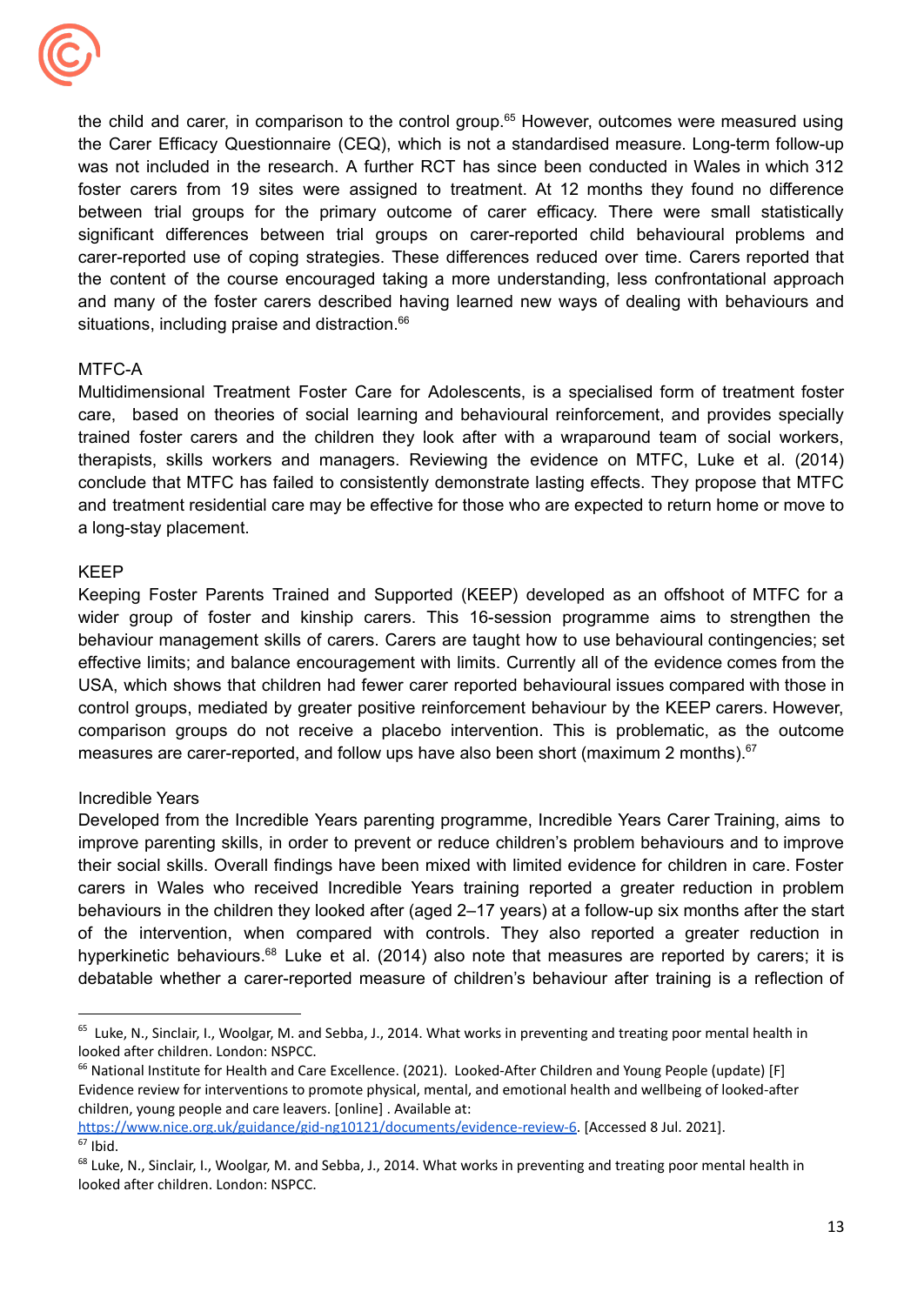

foster carers on completion of the intervention.<sup>70</sup> reductions in the behaviour itself or rather in the carers' increased confidence in dealing with them.<sup>69</sup> Linares et al. (2006) in a US based study found increased use of positive praise at the end of the intervention and at three months follow-up with a sample of 64 foster children, compared with services as usual. This intervention also found improved co-parenting between biological parents and

# Triple-P

The Triple-P Parenting Programme is a system involving five different levels of intervention, ranging from very low intensity to high intensity. An RCT has been conducted in Germany using Triple-P with foster [carers.71](https://carers.71) Eighty-one families with 87 children in foster care aged 2 to 7 years participated in the trial. Intervention and control group families were reassessed three times over a period of 1 year. The study found no advantages of the intervention group compared with the usual care control group on any outcome measure, and concluded the present intervention is likely associated with a low risk of harm but also with a high likelihood of a lack of significant benefits for foster parents and their young children going beyond feeling satisfied about the delivered services. The authors hypothesised that as entrance to foster care is already associated with some favourable outcomes, additional support did not add significant benefit, as well as this, participating foster families showed favorable baseline results on parenting measures which may have impeded intervention effects to unfold on these proximal variables.

needs; a 'joined-up' approach from services; and follow-up support.<sup>72</sup> Luke et al. (2014) offer a succinct summary of the evidence base as it stands, that the interventions that target behavioural or emotional difficulties are sometimes costly, particularly intensive ones such as MTFC, and "limitations with the research make it difficult to say a particular intervention or factor has been shown to 'work', leaving us with a set of common principles that require more rigorous testing. Behavioural interventions are largely delivered through caregivers, consistent with the evidence base for the disorders. The programmes reviewed that appear to have some 'success' have in common a structured programme of core components with some flexibility to meet individual

# **System Level Interventions**

 is little or no evidence to support their effectiveness as of yet. We outline these briefly below. We are aware of a number of new system level interventions which may be promising, however there

# Trauma Informed Care

According to the EIF, Trauma Informed Care (TIC) is underpinned by the principle that experiences of trauma are prevalent and may interfere with service users' ability to form a trusting relationship with their providers. The EIF emphasise the limitations of the existing evidence base for TIC, but state that findings from less rigorous studies are positive, observing improvements in practitioners' knowledge

 $69$  Ibid.

 $^{70}$  Hambrick, E.R., Oppenheim-Weller, S., N'zi, A.M., & Taussig, H.N. (2016). Mental Health Interventions for Children in Foster Care: A systematic Review. Children and Youth Services Review, 70, 65-77

<sup>&</sup>lt;sup>71</sup> Job, A.-K., Ehrenberg, D., Hilpert, P., Reindl, V., Lohaus, A., Konrad, K., & Heinrichs, N. (2020). Taking Care Triple P for Foster Parents With Young Children in Foster Care: Results of a 1-Year Randomized Trial. Journal of Interpersonal Violence. <https://doi.org/10.1177/0886260520909196>.

 $^{72}$  Luke, N., Sinclair, I., Woolgar, M. and Sebba, J., 2014. What works in preventing and treating poor mental health in looked after children. London: NSPCC.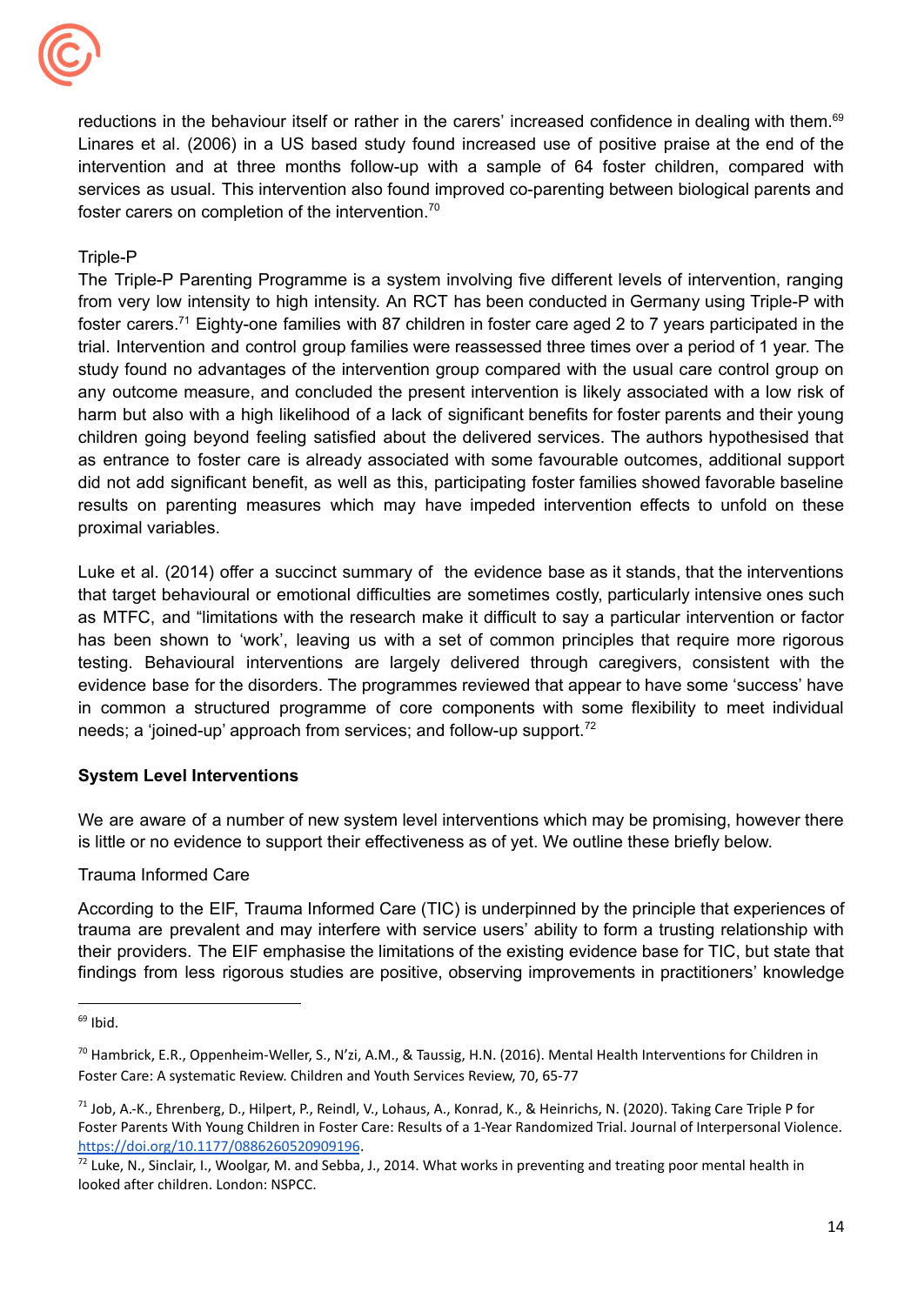

of the state's overall system performance.<sup>74</sup> of ACEs, screening and referral procedures, potential reductions in cases of child maltreatment (although it has been difficult to disambiguate these from reporting practices), increased placement stability, and reductions in reports of depression, family difficulties and child behaviour problems.<sup>73</sup> However, one US based RCT of a TIC service found a very small significant difference in practice outcomes within any of the measured domains of improvements in trauma screening practices, case planning, mental health and family involvement, progress monitoring, collaboration, and perceptions

#### Mental Health Assessments

The Anna Freud Centre, funded by the DfE, are running a series of pilots to improve mental health assessments for children entering care. The project aims to ensure that the approach used for mental health assessments is appropriate for Looked After Children's needs, such that it would increase the likelihood of accessing the right support, at the right time and by responding to each child's individual needs. According to a press release on the pilots, up to 10 pilots across the country will work with the Anna Freud Centre over a period of two years to trial a new approach to mental health assessments, benefiting from additional funding and a bespoke package of support, including training and dedicated implementation [consultants.75](https://consultants.75)

#### Virtual Mental Health Leads

worker receive the support they need for their mental health and emotional wellbeing.<sup>76</sup> Modelled on the successful implementation of Virtual School Heads who have a statutory responsibility towards children in care in each LA. Those appointed as Virtual Mental Health Leads (VMHL) would have a similar oversight role. With the aim to ensure that all young people with a social

 some time. However, it is yet to be implemented. The development and implementation of such a role, or similar, is an idea that has been circulating for

# **Challenges**

There are a number of challenges in addressing the mental health of children and young people with care experience. These range from issues with access and funding to potential limitations of diagnostic tools.

A significant challenge is engaging young people in therapeutic interventions that are acceptable and attractive to them. If young people do not engage with services provided, this limits the usefulness of the evidence that is able to be produced.<sup>77</sup> An intervention or service can only be fully implemented

<sup>&</sup>lt;sup>73</sup> Asmussen, K., Fischer, F., Drayton, E. and Mcbride, T. (2020). Adverse childhood experiences: What we know, what we don't know, and what should happen next. Early Intervention Foundation.

 $^{74}$  Asmussen, K., Fischer, F., Drayton, E. and Mcbride, T. (2020). Adverse childhood experiences: What we know, what we don't know, and what should happen next. Early Intervention Foundation.

<sup>&</sup>lt;sup>75</sup> [Annafreud.org](https://Annafreud.org). (2018). Improving mental health assessments for children entering care – pilot project. [online] Available at:

 ot-project/ [Accessed 12 Aug. 2021]. <https://www.annafreud.org/insights/news/2018/10/improving-mental-health-assessments-for-children-entering-care-pil>

 $^{76}$  Social Care Institute for Excellence (SCIE). (2017). Transforming mental health support for our children and young people. [online] Available at: <https://www.scie.org.uk/news/mediareleases/looked-after-wellbeing> [Accessed 16 Aug. 2021].

<sup>&</sup>lt;sup>77</sup> Dixon, J., Biehal, N., Green, J., Sinclair, I., Kay, C. and Parry, E. (2013). Trials and Tribulations: Challenges and Prospects for Randomised Controlled Trials of Social Work with Children. British Journal of Social Work, [online] 44(6),

 pp.1563–1581. Available at: <https://academic.oup.com/bjsw/article-abstract/44/6/1563/1738632> [Accessed 6 Aug. 2021].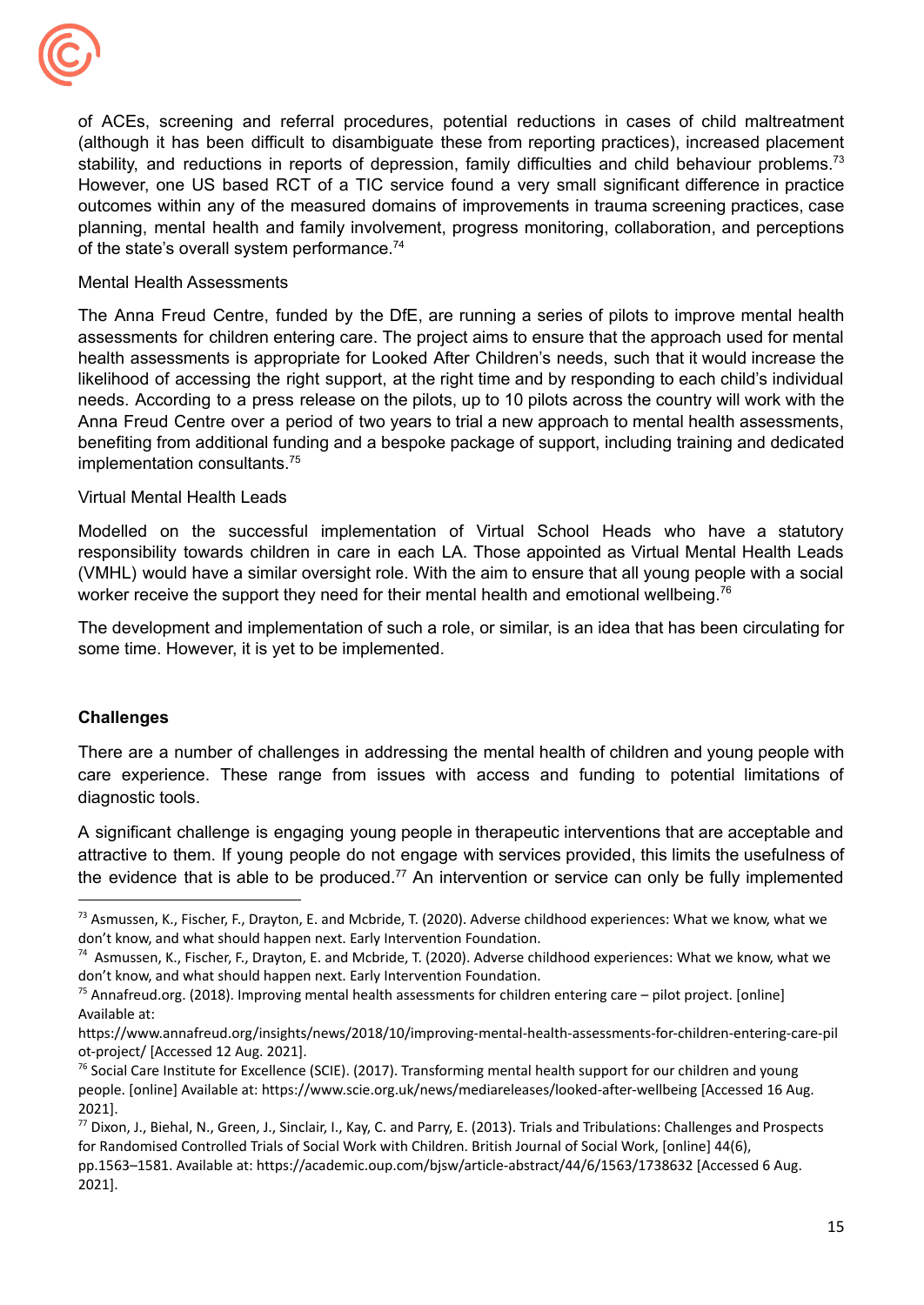

 and a mistrust of adults. This should be considered during intervention or service development. and evaluated if children and young people are willing to engage with it. For example, a recent pilot feasibility study for a substance misuse intervention for children in care concluded that due to low recruitment and retention of participants, an RCT was not feasible.<sup>78</sup> Engagement with adults, services and other young people can be a real challenge for children in care, often due to past trauma

responding to their mental health needs.<sup>79</sup> Recent reporting on joint targeted area inspections (JTAIs), stated that for some vulnerable young people, including those in care, there is a legacy of drift and delay in agencies identifying and

 for young people in care. There are also inevitable issues around funding of services. These can often arise when a young person is moving house or placement for example, causing a change in Clinical Commissioning Group (CCG)/GP and requiring different funding streams to fund existing treatment. Furthermore, there are well reported delays and difficulties in gaining access to appropriate mental health support

# A note on measurement of outcomes

 than others e.g, depression. Another factor to be considered is the potential limitations of measurement, screening and diagnostic tools. For example, the SDQ is an extremely widely used screening tool, both by professionals and for research purposes. Luke et al. (2014) state, the SDQ provides an easy way of monitoring children's wellbeing over time; it could give a broad indication of those who are having significant difficulties and may need further assessment, though the data collected could be much more extensively used.<sup>80</sup> The SDQ is most commonly used in it's singular format, where only the carer report is collected. This is also often used to set thresholds for access to CAMHS services. Used in this way, it may lead to young people being excluded from desperately needed services, especially given the high levels of complexity involved. $81$  As an example, for some specific sub-groups such as UASC, the SDQ has been found to be insufficient in recognising PTSD symptoms.<sup>82</sup> The SDQ is a narrow screening tool and is more effective at 'screening' for some disorders, e.g conduct issues,

<sup>&</sup>lt;sup>78</sup> Alderson, H., Kaner, E., McColl, E., Howel, D., Fouweather, T., McGovern, R., Copello, A., Brown, H., McArdle, P., Smart, D., Brown, R. and Lingam, R. (2020). A pilot feasibility randomised controlled trial of two behaviour change interventions compared to usual care to reduce substance misuse in looked after children and care leavers aged 12-20 years: The SOLID study. PLOS ONE, [online] 15(9), p.e0238286. Available at:

<sup>&</sup>lt;sup>79</sup> 'Feeling heard': partner agencies working together to make a difference for children with mental ill health. (2020). <https://journals.plos.org/plosone/article?id=10.1371/journal.pone.0238286#sec035> [Accessed 9 Aug. 2021]. [https://assets.publishing.service.gov.uk/government/uploads/system/uploads/attachment\\_data/file/942529/JTAI\\_-\\_part](https://assets.publishing.service.gov.uk/government/uploads/system/uploads/attachment_data/file/942529/JTAI_-_part) ner agencies and children with mental ill health.pdf

<sup>&</sup>lt;sup>80</sup> Luke, N., Sinclair, I., Woolgar, M. and Sebba, J., 2014. What works in preventing and treating poor mental health in looked after children. London: NSPCC.

<sup>81</sup> Wright, H., Wellsted, D., Gratton, J., Besser, S.J. and Midgley, N. (2019). Use of the Strengths and Difficulties Questionnaire to identify treatment needs in looked-after children referred to CAMHS. Developmental Child Welfare, [online] 1(2), pp.159–176. Available at: <https://journals.sagepub.com/doi/10.1177/2516103218817555> [Accessed 20 Jul. 2021].

 $82$  National Institute for Health and Care Excellence. (2021). Looked-After Children and Young People (update) [F] Evidence review for interventions to promote physical, mental, and emotional health and wellbeing of looked-after children, young people and care leavers. [online] . Available at:

 [https://www.nice.org.uk/guidance/gid-ng10121/documents/evidence-review-6.](https://www.nice.org.uk/guidance/gid-ng10121/documents/evidence-review-6) [Accessed 8 Jul. 2021].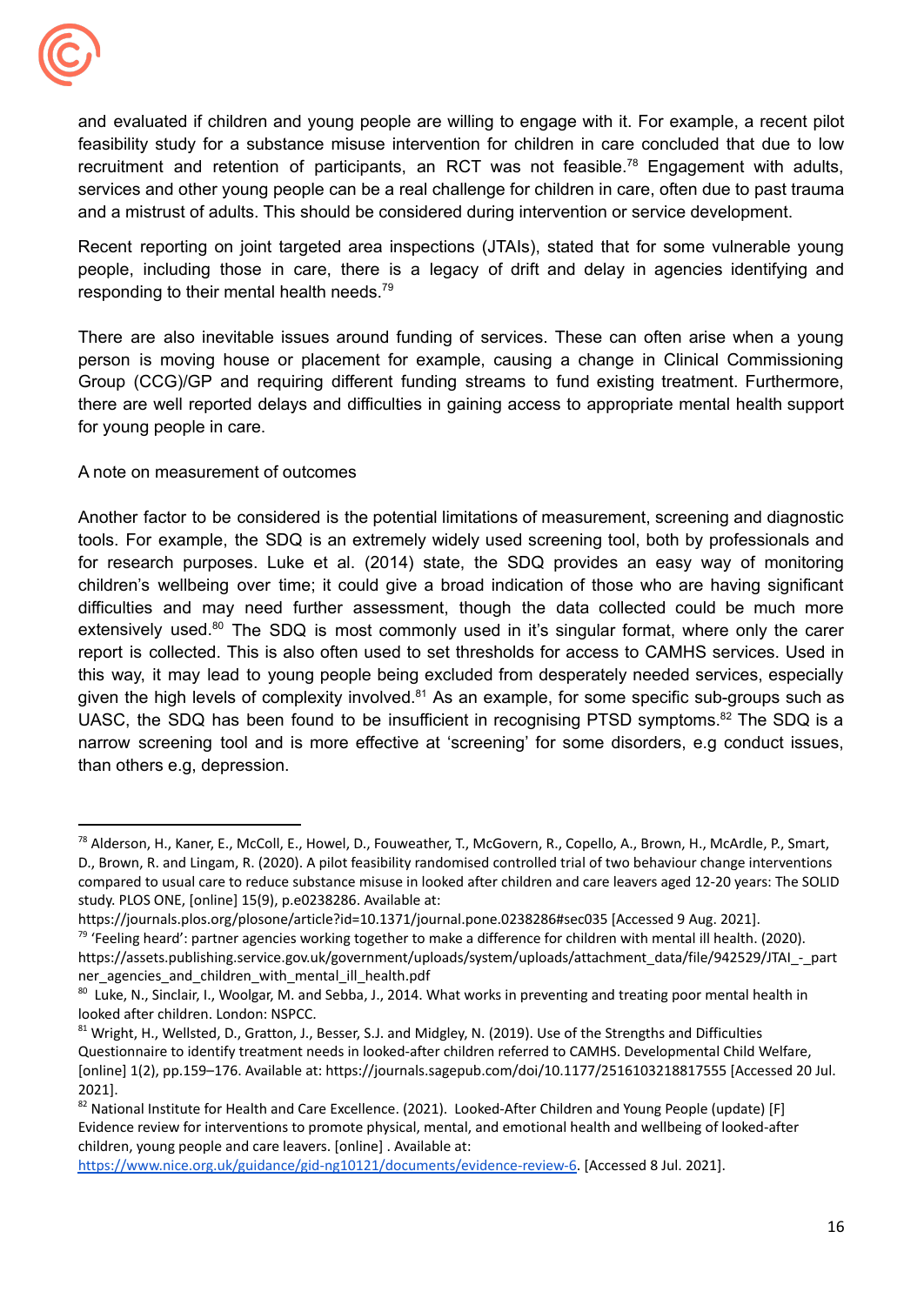

 assessing specific conditions, and that teacher and carer reports are more useful than the self-report. For diagnosis, Luke et al. (2014) suggest the SDQ, Child Behaviour Checklist (CBCL) and Children's Global Assessment Scale (CGAS) may be more useful as broad measures of well-being than for

 determine 'what works'. The Child Outcomes Research Consortium (CORC) is a useful resource for finding the most appropriate outcome measure. There has also been suggestion that data from tools like the SDQ that are used so widely in CSC should be made more readily available, and local and national level CAMHS data should be accessible to researchers and professionals. Further to this, while this data is not always available, LAs and CCGs or CAMHS also do not consistently collect this level of data on all young people, for example, for young people who identify as LGBTQ+, and on ethnicity. It is also difficult to use the data to compare outcomes or prevalence of mental health difficulties amongst children of different ethnic backgrounds. Limitations in the data collected make it harder to accurately

# **Conclusion**

 cohorts of looked after children have disproportionate rates of mental health conditions. This paper has summarised the evidence base on the mental health of looked after children. The lack of available data on the prevalence of mental health conditions for children within the children's social care system is an issue, particularly at LA level for children in care. Further, the lack of data is a particular issue in understanding prevalence for underrepresented groups, such as those who identify as LGBTQ+, where the evidence suggests that in the general population these young people are at higher risk of developing mental health problems. However, this data is not collected for these groups when in care. At present, the DfE publishes statistics on emotional and behavioural health (through SDQ scores) for looked after children, yet this is insufficient for determining the extent of mental health conditions of looked after children. It therefore is recommended that data on the prevalence of mental health conditions for children in care be gathered and collated, with health, education and social care collaborating to collect and share this information. Where possible, this data should be broken down by groups such as gender, ethnicity and sexuality, in order to track whether particular

 children should be collected and made publicly available. Further, there is a lack of data on assessment, quality of care, support and interventions. Data on how CAMHS services are organised and provided around the country, including for looked after

 determine which interventions are evidence-led. The significant limitations to the evidence base for interventions, with many not (yet) having robust evidence to say that they work for looked after children, calls for further high quality research to

 example on DDP. There are also system wide challenges to contend with such as issues around funding for mental health services. Research on those interventions which show promise is being undertaken, for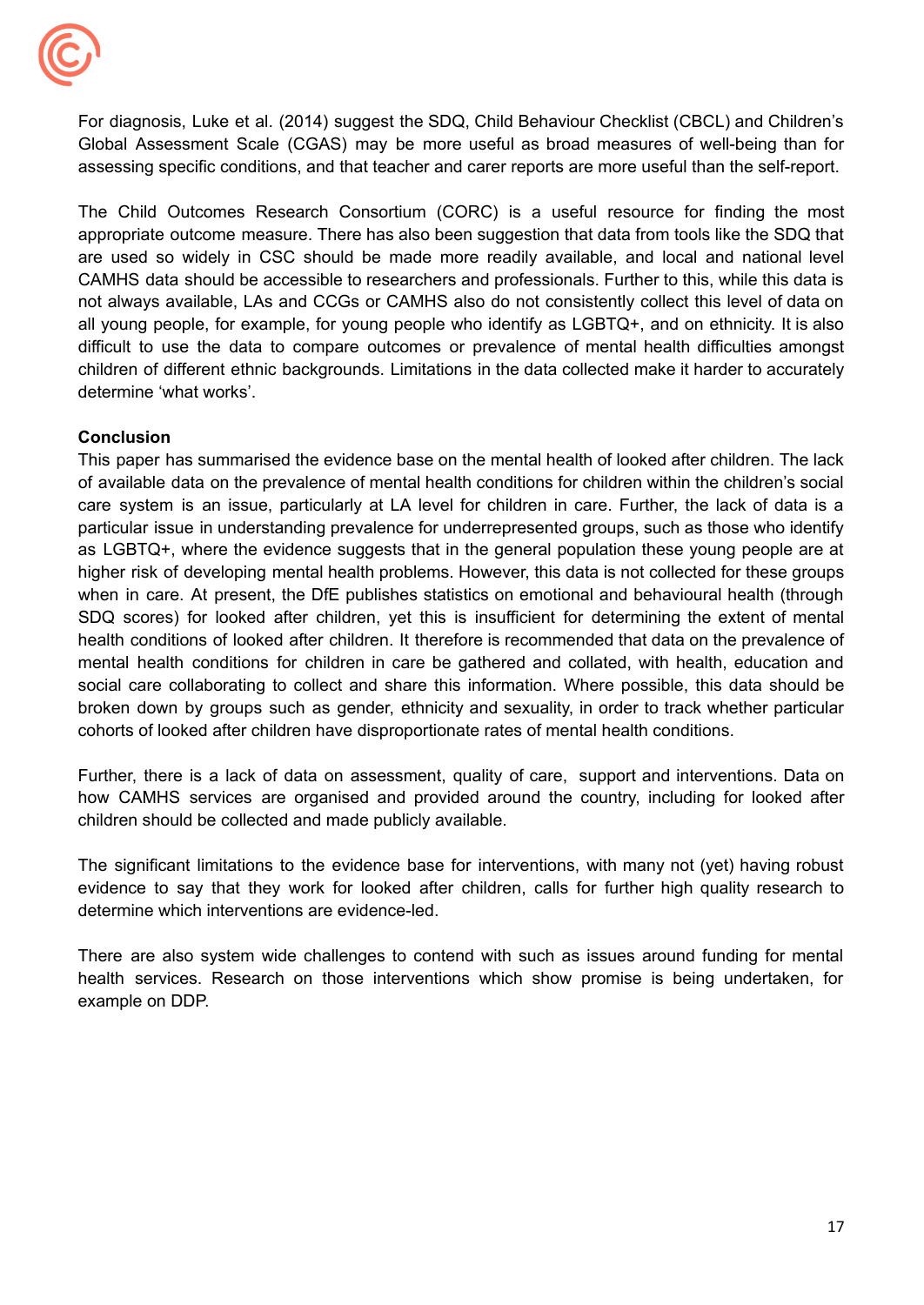

# **Mental health and Care Leavers (August 2021) Evidence Summary**

 limited scope, are not intended as a resource for wider purposes. The Evidence Summaries have not been conducted or written as rapid reviews, systematic reviews or comprehensive literature reviews. Instead they were designed and written as brief notes intended to give the Independent Review of Children's Social Care a quick overview of some of the evidence on a particular topic or question. They are only being published for transparency and given their very

# **Prevalence**

 Currently, there is no national data collected concerning the mental health and wellbeing of care leavers in the UK. However, Coram Voice has developed 'Bright Spots Indicators' which is a survey that measures the subjective well-being of care leavers. This tool was co-produced with care-experienced young people to reflect their conceptual understanding of well-being. Their 2020 report 'What Makes Life Good'<sup>83</sup> analyses the responses of 1,804 care leavers collected in 21 local authorities between 2017 and 2019. These responses were compared with the general population by asking care leavers the same four questions that the Office of National Statistics uses to measure subjective wellbeing. They found that a larger proportion of care leavers reported low well-being in all four questions in comparison to their non care-experienced counterparts.

|                                       | Data source                        | Low scores (0 to 4) | Very high scores (9<br>to 10) |
|---------------------------------------|------------------------------------|---------------------|-------------------------------|
|                                       |                                    | $\%$                | $\%$                          |
| <b>Life Satisfaction</b>              | Your Life Beyond Care              | 26%                 | 16%                           |
|                                       | <b>Annual Population</b><br>Survey | 3%                  | 27%                           |
| <b>Happiness</b>                      | Your Life Beyond Care              | 26%                 | 21%                           |
|                                       | <b>Annual Population</b><br>Survey | 8%                  | 32%                           |
| Things I do in life are<br>worthwhile | Your Life Beyond Care              | 23%                 | 22%                           |
|                                       | <b>Annual Population</b><br>Survey | 4%                  | 32%                           |
| <b>Anxiety</b>                        | Your Life Beyond Care              | 34%                 | 29%                           |
|                                       | <b>Annual Population</b><br>Survey | 20%                 | 38%                           |

<sup>83</sup> Briheim-Crookall, L., Michelmore, O., Baker, C., Oni, O., Taylor, S., & Selwyn, J. (2020). What makes life good? Care leavers' views on their well-being. [online]. Coram Voice. Available at: <https://coramvoice.org.uk/wp-content/uploads/2020/11/1883-CV-What-Makes-Life-Good-Report-final.pdf> [Accessed 25 Jul.

<sup>2021].</sup>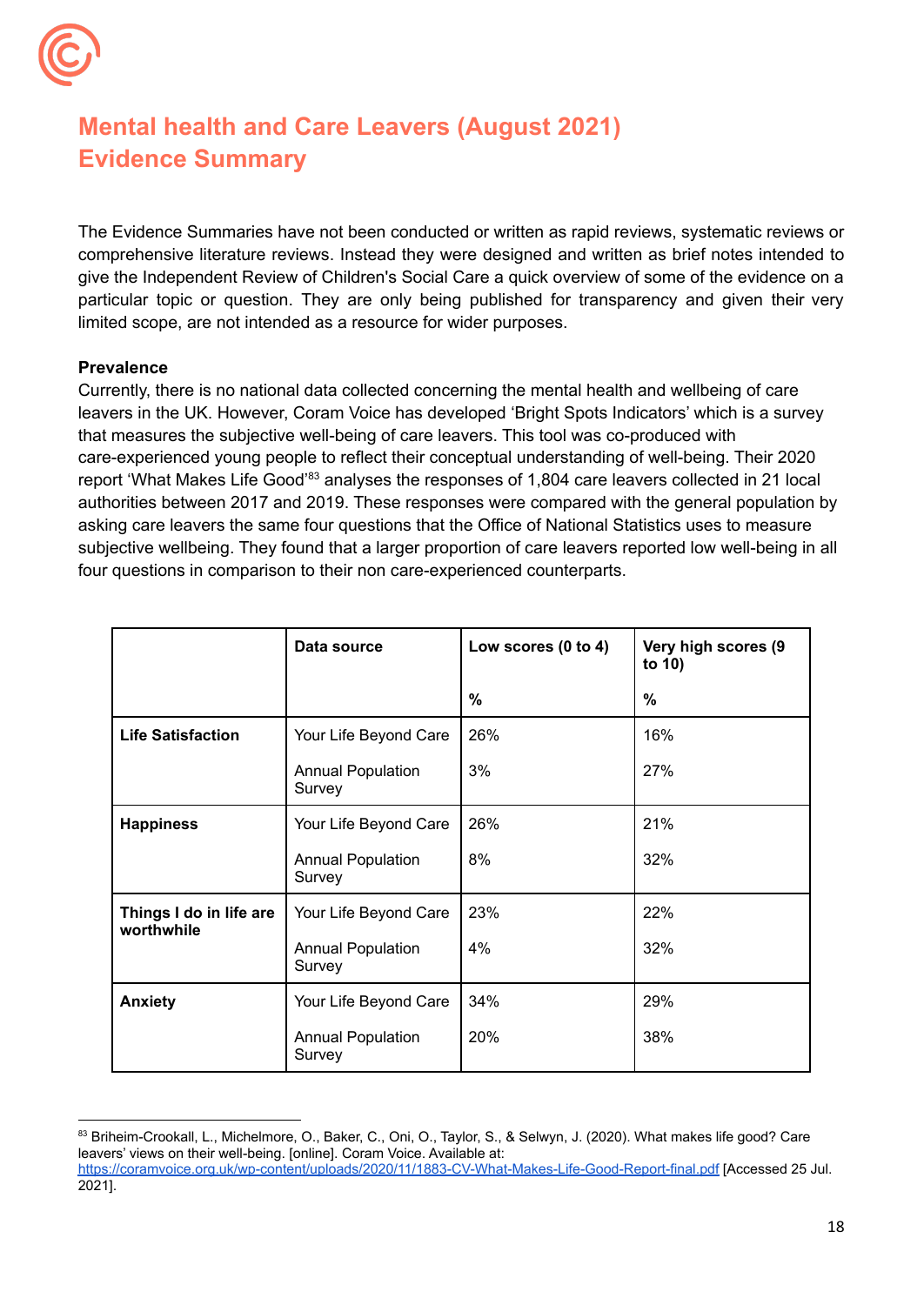

 In comparison to responses from children looked after aged 11 to 18, care leavers reported lower levels of wellbeing. There also appears to be significant variation in care leaver wellbeing between local authorities, with rates ranging from 14% - 44%.

 There is little data on the lifelong impact of care experience upon mental wellbeing, although we know from studies such as Felitti et al's (1998) $^{84}$  that the impact of trauma and adverse childhood experiences on lifelong wellbeing is pervasive. The Care Leavers Association conducted a mixed-methods study<sup>85</sup> on the physical and mental health needs of care-experienced people of all ages. They collected survey responses from 418 care leavers and 215 health professionals working with care leavers. They found high numbers of mental health needs experienced during and after care:

|                           | <b>During Care</b> | <b>After Care</b> |
|---------------------------|--------------------|-------------------|
| <b>Anxiety</b>            | 80%                | 79%               |
| <b>Depression</b>         | 78%                | 75%               |
| Low self-esteem           | 87%                | 83%               |
| Self harm                 | 40%                | 29%               |
| Difficulty managing anger | 60%                | 49%               |
| <b>Substance misuse</b>   | 33%                | 44%               |

# **Current service provisions**

 The transition from CAMHS to Adult Mental Health Services (AMHS) typically begins between the age of 16 - 18. Some local authorities may have a dedicated LAC CAMHS service that extends support to care leavers up to 25<sup>86</sup>, however, this is uncommon. For most CAMHS services, the cut off remains at 18, which has created a 'cliff edge' in service provision where many care leavers are left with decreased access to mental health services<sup>87</sup>. This is compounded by a reduction in statutory service support from the local authority which often coincides with instability and significant life changes (e.g leaving care placements) as care leavers are accelerated into independence at 18.

 Most adults with mental health disorders receive provision through primary care services, whilst a small minority of adults diagnosed with severe mental illness will meet the threshold for secondary care AMHS<sup>88</sup>. Practitioners in Barnardo's (2017)<sup>89</sup> study reported that care leavers they worked with

85 Braden, J., Goddard, J., & Graham, D., 2017. Caring for Better Health: An investigation into the health needs of care leavers. [Online]. The Care Leavers Association. Available at:

<sup>84</sup> Felitti, V.J., Anda, R.F., Nordenberg, D., Williamson, D.F., Spitz, A.M., Edwards, V., Koss, M.P., & Marks, J.S. (1998). Relationship of childhood abuse and household dysfunction to many of t he leading causes of death in adults. The Adverse Childhood Experiences (ACE) study. Am J Prev Med. 14(4), pp.245-258.

<https://careleaverpp.org/wp-content/uploads/2018/04/Caring-for-better-health.pdf> [Accessed 25 Jul 2021]. 86 SABP. (2021). CAMHS Care Leavers. [Online] Available at:

<https://www.sabp.nhs.uk/CYPFwellbeing/services/MH-LD/camhs-care-leavers> [Accessed 26 Jul. 2021].

Smith, N. (2017). Neglected Minds: A report on mental health support for young people leaving care. [online]. Barnardos. Available at: <https://www.barnardos.org.uk/sites/default/files/uploads/neglected-minds.pdf> [Accessed 25 Jul. 2021].

<sup>88</sup> Lamb, C., & Murphy, M. (2013). The divide between child and adult mental health services: points for discussion. British Journal of Psychiatry. 202(54), pp.41-44. <https://doi.org/10.1192/bjp.bp.112.119206>

<sup>89</sup> Smith, N. (2017). Neglected Minds: A report on mental health support for young people leaving care. [online]. Barnardos. Available at: <https://www.barnardos.org.uk/sites/default/files/uploads/neglected-minds.pdf> [Accessed 25 Jul. 2021].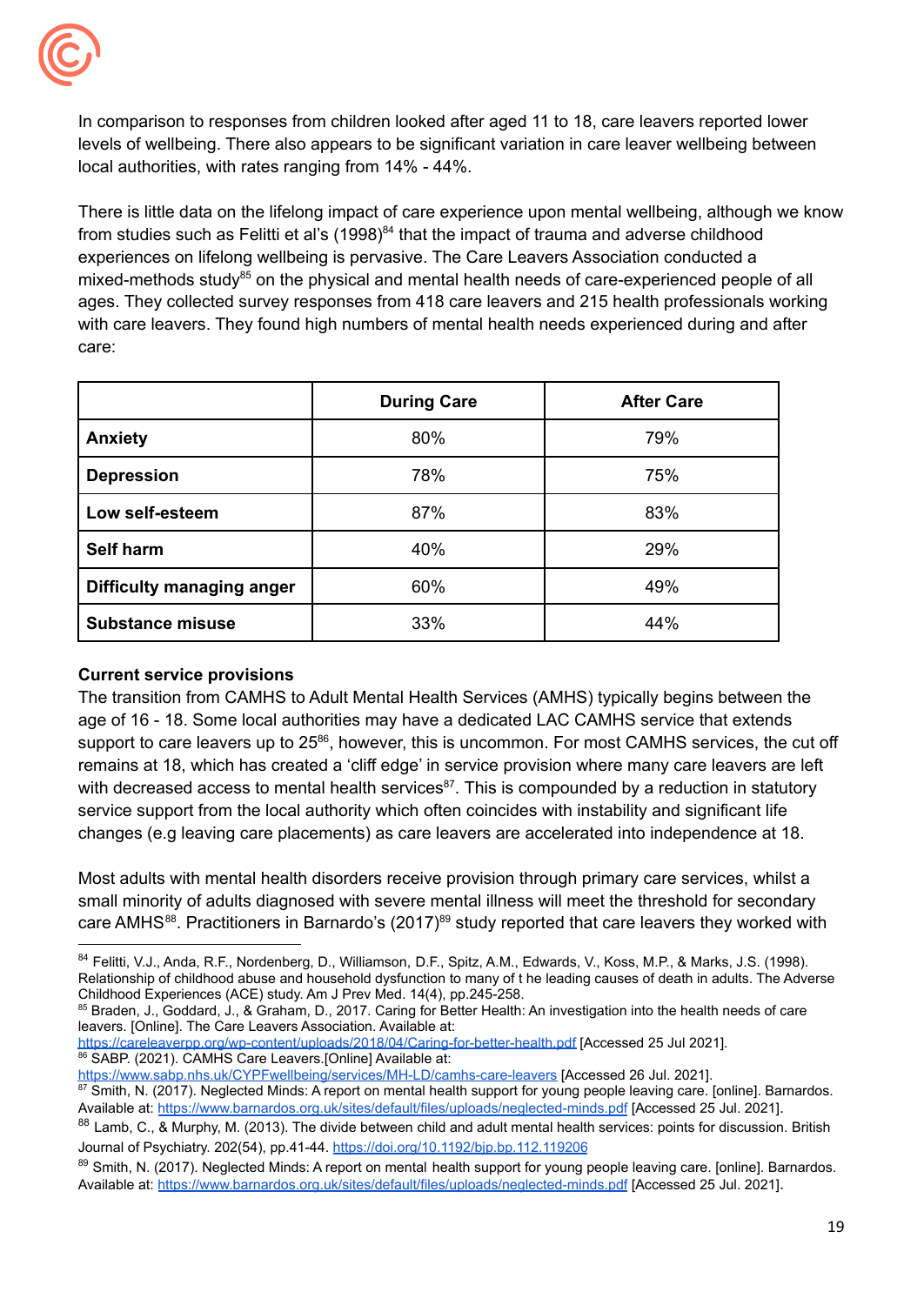

 were rarely diagnosed with severe mental illnesses and therefore frequently do not reach the criteria for AMHS. Instead, mental health needs are often related to pre-care experiences such as attachment disorders, emotional or conduct disorders and PTSD. Additionally, they found that 65% of care leavers experiencing mental health problems were not currently receiving mental health support from statutory services. Care leavers who did receive support often received time-limited interventions such as CBT which practitioners reported being unsuitable for many care leavers. Similarly, Braden, Goddard and Graham (2017)<sup>90</sup> reported almost a third of care leavers in their study experienced challenges in accessing mental health services. Key barriers identified were: thresholds, assessments, waiting times and available interventions. Participants expressed that a greater understanding of the issues that care leavers experience throughout adulthood is needed in AMHS. Further, assessments and eligibility criteria should reflect the additional needs of care-experienced adults.

# **Evidence of Effectiveness**

 There is a dearth of high-quality evidence in the UK that seeks to explore the effectiveness of interventions aimed to improve the mental wellbeing of care leavers.

Alderson et al's (2020)<sup>91</sup> pilot feasibility RCT explored the effectiveness of two evidence-based behavioural change interventions to reduce risky substance use and improve mental health for young people in or leaving care; Motivational Enhancement Therapy (MET) and Social Behaviour and Network Therapy (SBNT). MET is a client-centred approach to counselling which acknowledges the therapist's role in enabling change but centres on the young person as the facilitator of change. SBNT utilises cognitive and behavioural strategies to support the development of positive social networks which can support behaviour change and goal attainment. However, the results of this study were inconclusive due to challenges in recruitment, retention of participants and challenges in data collection<sup>92</sup>. Nevertheless, the study found that young people often perceived their substance use as a symptom of other issues that were affecting their lives. The authors suggest that interventions need to be delivered more horizontally, where several interrelated factors can be explored at the same time, and situated within a wider context of adverse childhood experiences and the challenges of experiencing the statutory care system. A broader tiered approach such as the 'Thrive' model<sup>93</sup> adopted by CAMHS was suggested by Alderson et al (2020) as a potential way to deliver this intervention to young people with care experience. They suggest that this would foster a person-centred approach that could be delivered in a way that recognises the wider determinants of risk within the context of the care system, in addition to accommodating both preventative interventions or intensive therapeutic work.

<https://careleaverpp.org/wp-content/uploads/2018/04/Caring-for-better-health.pdf> [Accessed 25 Jul 2021].

<sup>90</sup> Braden, J., Goddard, J., & Graham, D., 2017. Caring for Better Health: An investigation into the health needs of care leavers. [Online]. The Care Leavers Association. Available at:

<sup>91</sup> Alderson, H., Kaner, E., McCool, E., Howel, D., Fouweather, T., McGovern, R., Copello, A., Brown, H., McArdle, P., Smart, D., Brown, R., & Lingam, R. (2020). A pilot feasibility randomised controlled trial of two behaviour change interventions compared to usual care to reduce substance misused in looked after children and care leavers aged 12-20 years: The SOLID study. PLoS ONE, 15(9) <https://doi.org/10.1371/journal.pone.0238286>  $92$  ibid

<sup>93</sup> Wolpert, M., Harris, R., Hodges, S., Fuggle, P., James, R., Wiener, A., McKenna, C., Law, D., York, A., Jones, M., Fonagy, P., Fleming, I., & Munk, S. (2019). THRIVE Framework for system change. [online] CAMHS Press. Available at: <http://implementingthrive.org/wp-content/uploads/2019/03/THRIVE-Framework-for-system-change-2019.pdf> [Accessed 3 Aug 2021].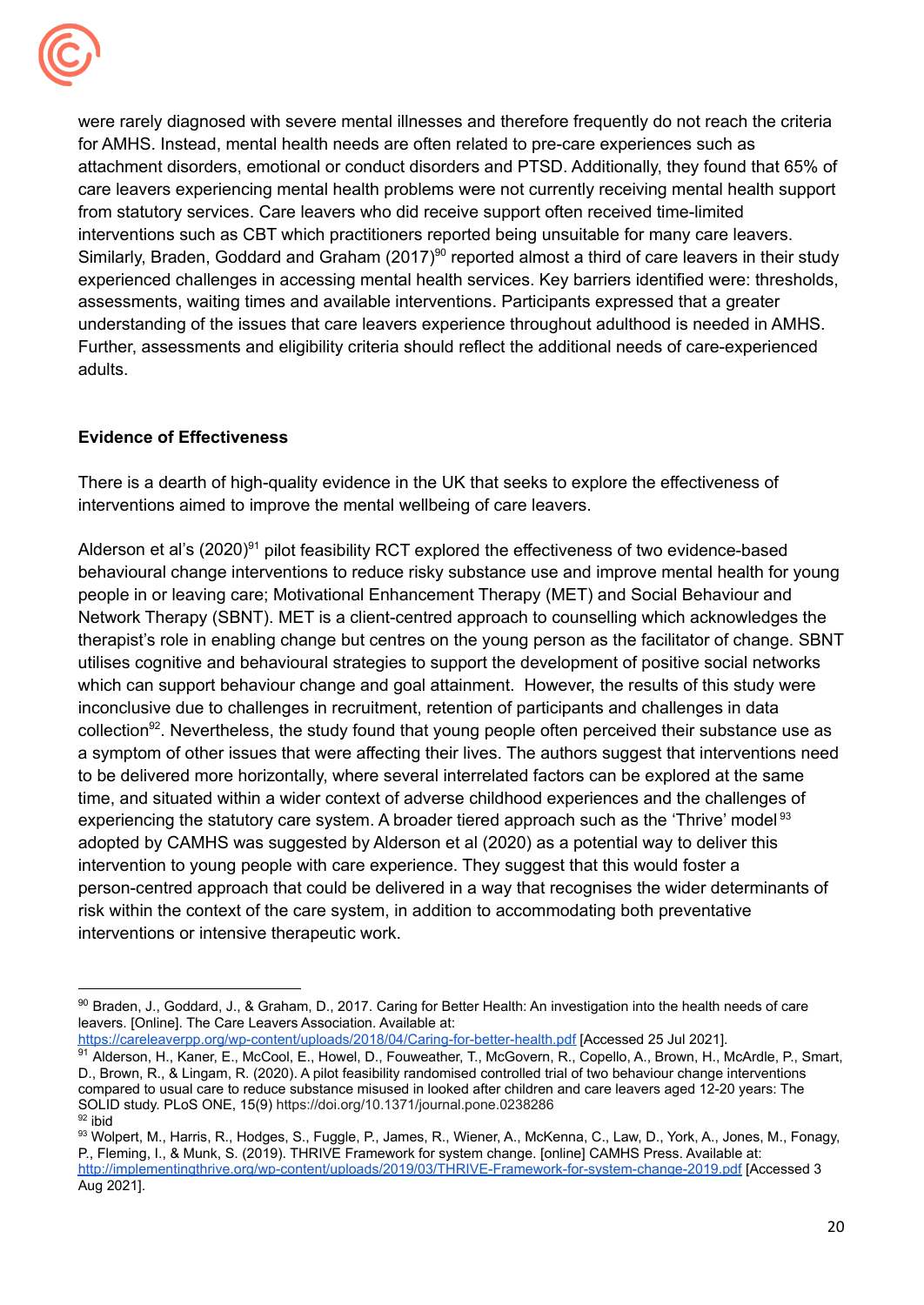

Taylor et al's (2021)<sup>94</sup> systematic review and meta-analysis on interventions to improve outcomes for young people leaving care found that independent living programmes are unlikely to have a significant impact on the mental wellbeing of care leavers, however, they may be beneficial in conjunction with other support services. It found limited evidence that extended care policies can improve psychosocial outcomes for young people leaving care, and certainty in the evidence is low. It is important to note that almost all of the studies included in this review were from the United States, which may reduce its applicability to the UK. Listed below are the findings from this review that relate to mental health outcomes:

Miller et al (2020)<sup>95</sup> study on extended care programmes in Washington State observed a statistically significant impact on mental health outcomes for young people leaving care. Extended foster care enables fostered youth to remain in foster care until 21 if enrolled in an education program. Extended foster care can include other services such as supervised independent living. In this QED analysis, reductions in inpatient and outpatient substance abuse treatment and inpatient and outpatient mental health treatment were observed. However, there were no statistically significant reductions in the prevalence of diagnosed mental health conditions between those who received extended care and those who did not, although there was some reduction in diagnosed drug-related substance use disorder. There are moderate concerns relating to risk of bias within these results, and caution should be taken when interpreting these findings.

 The RCT of YVLifeSet reported statistically significant reductions in depression and anxiety symptoms<sup>96</sup>. LifeSet is an intensive in-home support programme that provides support to young people leaving care for up to twelve months. It aims to facilitate successful transitions into independence. LifeSet provides highly individualised and high-intensity support, generally with weekly hour-long face-to-face sessions and the availability of 24/7 crisis intervention. It is a clearly defined programme that includes a range of interventions tailored to focus on the individual's needs, such as emotional regulation, psychoeducation on trauma and client-centred counselling. Practitioners hold low caseloads and receive structured supervision to encourage adherence to the programme. Whilst there are some concerns of bias within the relatively small improvements in depression and anxiety symptoms observed in those who received this intervention, it could be considered clinically meaningfull $v^{97}$ .

<sup>94</sup> Taylor, D., Albers, B., Mann, G., Chakraborty, S., Lewis, J., Mendes, P., Macdonald, G., Williams, K., & Shlonsky, A. (2021). Systematic review and meta-analysis of policies, programmes and interventions that improve outcomes for young people leaving the out-of-home care system. [Online]. CEI. Available at:

[https://whatworks-csc.org.uk/wp-content/uploads/WWCSC\\_-Systematic\\_Review\\_YP\\_Leaving\\_OOH\\_Care\\_July2021\\_FINAL](https://whatworks-csc.org.uk/wp-content/uploads/WWCSC_-Systematic_Review_YP_Leaving_OOH_Care_July2021_FINAL.pdf) [.pdf](https://whatworks-csc.org.uk/wp-content/uploads/WWCSC_-Systematic_Review_YP_Leaving_OOH_Care_July2021_FINAL.pdf) [Accessed 28 Jul. 2021]

<sup>&</sup>lt;sup>95</sup> Miller, M., Bales, D., & Hirsch, M. (2020a). Extended Foster Care in Washington State: Final Report. [online]. Available at: [https://www.wsipp.wa.gov/ReportFile/1721/Wsipp\\_ExtendedFoster-Care-in-Washington-State-Final-Report\\_Report.pdf](https://www.wsipp.wa.gov/ReportFile/1721/Wsipp_ExtendedFoster-Care-in-Washington-State-Final-Report_Report.pdf) [Accessed 26 Jul. 2021].

<sup>96</sup> Courtney, M.E., Valentine, E.J., & Skemer, M. (2019). Experimental evaluation of transitional living services for system-involved youth: Implications for policy and practice. Children and Youth Services Review. 96, pp.396-408. <https://doi.org/10.1016/j.childyouth.2018.11.031>

<sup>97</sup> Taylor, D., Albers, B., Mann, G., Chakraborty, S., Lewis, J., Mendes, P., Macdonald, G., Williams, K., & Shlonsky, A. (2021). Systematic review and meta-analysis of policies, programmes and interventions that improve outcomes for young people leaving the out-of-home care system. [Online]. CEI. Available at:

[https://whatworks-csc.org.uk/wp-content/uploads/WWCSC\\_-Systematic\\_Review\\_YP\\_Leaving\\_OOH\\_Care\\_July2021\\_FINAL](https://whatworks-csc.org.uk/wp-content/uploads/WWCSC_-Systematic_Review_YP_Leaving_OOH_Care_July2021_FINAL.pdf) [.pdf](https://whatworks-csc.org.uk/wp-content/uploads/WWCSC_-Systematic_Review_YP_Leaving_OOH_Care_July2021_FINAL.pdf) [Accessed 28 Jul. 2021]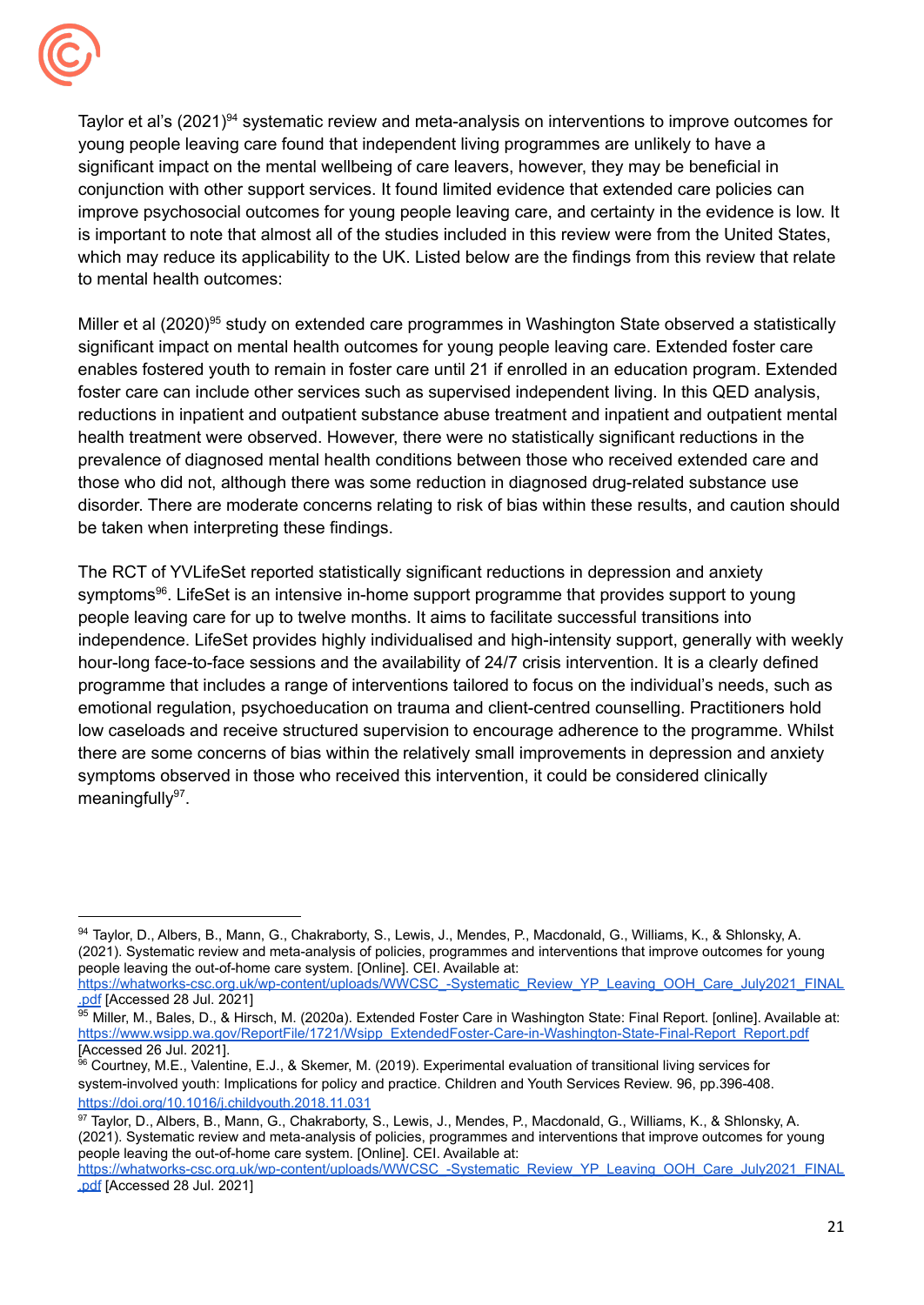

 The RCT of the Better Futures intervention reported a large statistically significant improvements in young people's mental health empowerment<sup>98</sup>. Better Futures is a coaching and peer support programme for care-experienced young people who experience mental health challenges, and endeavours to increase entry to post-secondary education and support development of self-determination skills. The programme is delivered by 'peer coaches' who have lived experience of the care system and/or mental health challenges. The programme provides a 4 day residential that focuses on preparing young people for entry into higher education, one-to-one peer coaching sessions (over nine months) and four group mentoring workshops. However, Taylor et al (2021) highlighted concerns around risk of bias and the clinical meaningfulness of the large improvements found in this study.

<sup>98</sup> Geenen, S., Powers, L.E., Phillips, L.A., McKenna, J., Winges-Yanez, N., Croskey, A., Nelson, M., Blachette, L., Dalton, L.D., Salazar, A., & Swank, P. (2014). Better Futures: a Randomized Field Test of a Model for Supporting Young People in Foster Care with Mental Health Challenges to Participate in Higher Education. Journal of Behavioral Health Services & Research. 42, pp.150-171.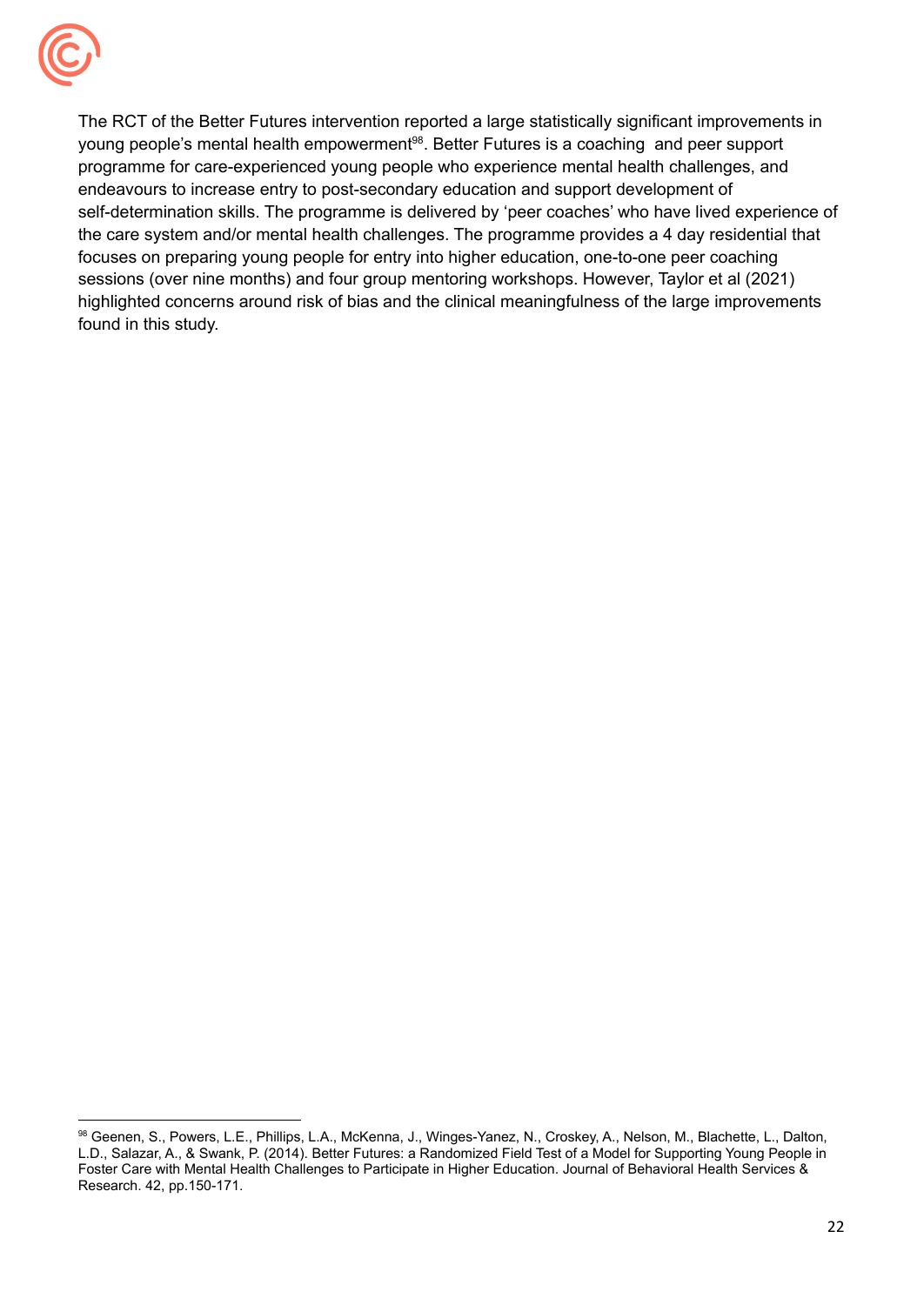

# **Appendices**

**Appendix 1:** NICE quality standards for the care of looked after children and young people

[Statement](http://www.nice.org.uk/guidance/qs31/chapter/quality-statement-1-warm-nurturing-care) 1. Looked-after children and young people experience warm, nurturing care.

 that work collaboratively. [Statement](http://www.nice.org.uk/guidance/qs31/chapter/quality-statement-2-collaborative-working-between-services-and-professionals) 2. Looked-after children and young people receive care from services and professionals

 their needs and preferences. [Statement](http://www.nice.org.uk/guidance/qs31/chapter/quality-statement-3-stability-and-quality-of-placements) 3. Looked-after children and young people live in stable placements that take account of

 make sense of their identity and relationships. [Statement](http://www.nice.org.uk/guidance/qs31/chapter/quality-statement-4-support-to-explore-and-make-sense-of-identity-and-relationships) 4. Looked-after children and young people have ongoing opportunities to explore and

[Statement](http://www.nice.org.uk/guidance/qs31/chapter/quality-statement-5-support-from-specialist-and-dedicated-services) 5. Looked-after children and young people receive specialist and dedicated services within agreed timescales.

 boundaries continue to receive the services they need. [Statement](http://www.nice.org.uk/guidance/qs31/chapter/quality-statement-6-continuity-of-services-for-placements-outside-the-local-authority-or-health) 6. Looked-after children and young people who move across local authority or health

[Statement](http://www.nice.org.uk/guidance/qs31/chapter/quality-statement-7-support-to-fulfil-potential) 7. Looked-after children and young people are supported to fulfil their potential.

[Statement](http://www.nice.org.uk/guidance/qs31/chapter/quality-statement-8-support-to-move-to-independence) 8. Care leavers move to independence at their own pace.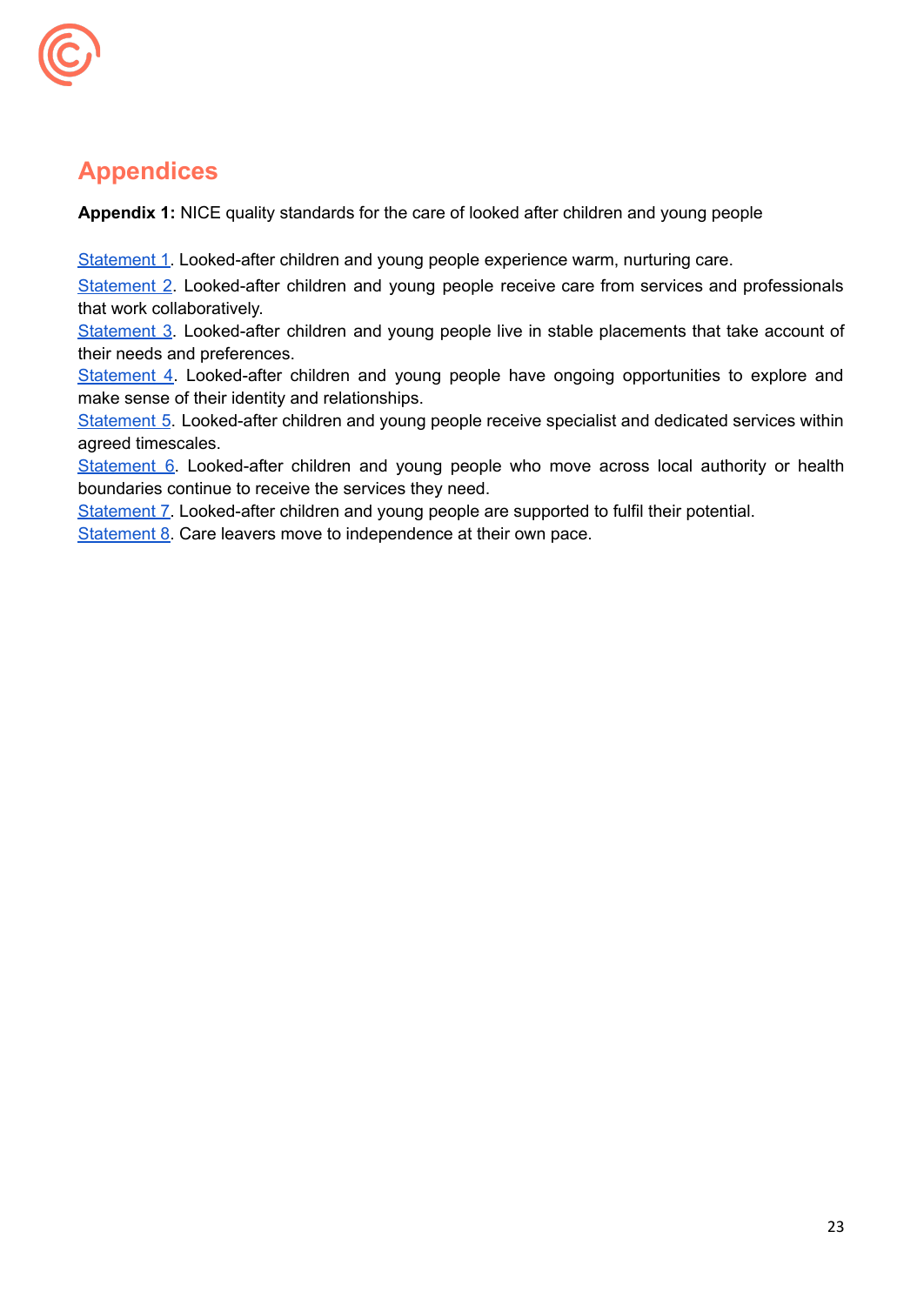

spending and waiting times for children in England for 2019/20.<sup>99</sup> **Appendix 2:** The tables below show the three 'best' and 'worst' CCGs for mental health service

 England for 2019/20. The 3 CCGs with the highest performance on mental health service spending and waiting times for children in

| Clinical<br>Commissioni<br>Group<br>ng<br>(CCG)                             | %<br>CCG<br>budget spent<br>on children's<br>mental<br>services | 2019/20<br>spend<br>per<br>child<br>on<br>children's<br>mental<br>services | % of children<br>18)<br>(under<br>receiving<br><b>CAMHS</b><br>treatment<br>during<br>2019/20 | Average<br><b>Waiting Time</b><br>People<br>for<br>with<br>Two<br>Contacts<br>(Days) | % Referral s<br>Closed<br><b>Before</b><br>Treatment | CCG overall<br>score (Min: 5<br>Max: 25) |
|-----------------------------------------------------------------------------|-----------------------------------------------------------------|----------------------------------------------------------------------------|-----------------------------------------------------------------------------------------------|--------------------------------------------------------------------------------------|------------------------------------------------------|------------------------------------------|
| South<br><b>NHS</b><br>Tees CCG                                             | 1.35%                                                           | £104                                                                       | 7.2%                                                                                          | 30                                                                                   | 19%                                                  | 25                                       |
| <b>NHS</b><br>Darlington<br><b>CCG</b>                                      | 1.12%                                                           | £79                                                                        | 7.8%                                                                                          | 30                                                                                   | 14%                                                  | 23                                       |
| <b>NHS Durham</b><br>Dales,<br>Easington<br>and<br>Sedgefield<br><b>CCG</b> | 0.98%                                                           | £88                                                                        | 7.1%                                                                                          | 32                                                                                   | 21%                                                  | 23                                       |

#### England for 2019/20. The 3 CCGs with the lowest performance on mental health service spending and waiting times for children in

| Clinical<br>Commissioni<br>Group<br>ng<br>(CCG)   | $\%$<br><b>CCG</b><br>budget spent<br>on children's<br>mental<br>services | 2019/20<br>spend<br>per<br>child<br>on<br>children's<br>mental<br>services | % of children<br>18)<br>(under<br>receiving<br><b>CAMHS</b><br>treatment<br>during<br>2019/20 | Average<br><b>Waiting Time</b><br>for<br>People<br>with<br>Two<br>Contacts<br>(Days) | % Referral s<br>Closed<br><b>Before</b><br>Treatment | CCG overall<br>score (Min: 5<br>Max: 25) |
|---------------------------------------------------|---------------------------------------------------------------------------|----------------------------------------------------------------------------|-----------------------------------------------------------------------------------------------|--------------------------------------------------------------------------------------|------------------------------------------------------|------------------------------------------|
| <b>NHS Greater</b><br>Preston CCG                 | 0.70%                                                                     | £45                                                                        | 3.6%                                                                                          | 69                                                                                   | 40%                                                  | 6                                        |
| <b>NHS Crawley</b><br>CCG                         | 0.56%                                                                     | £37                                                                        | 3.6%                                                                                          | 66                                                                                   | 33%                                                  | 7                                        |
| <b>NHS</b><br>Horsham<br>Mid<br>and<br>Sussex CCG | 0.79%                                                                     | £44                                                                        | 2.9%                                                                                          | 65                                                                                   | 34%                                                  | 7                                        |

 $99$  Children's Commissioner. 2021. The state of children's mental health services 2020/21.

<sup>[</sup><https://www.childrenscommissioner.gov.uk/wp-content/uploads/2021/01/cco-the-state-of-childrens-mental-health-servi> ces-2020-21.pdf]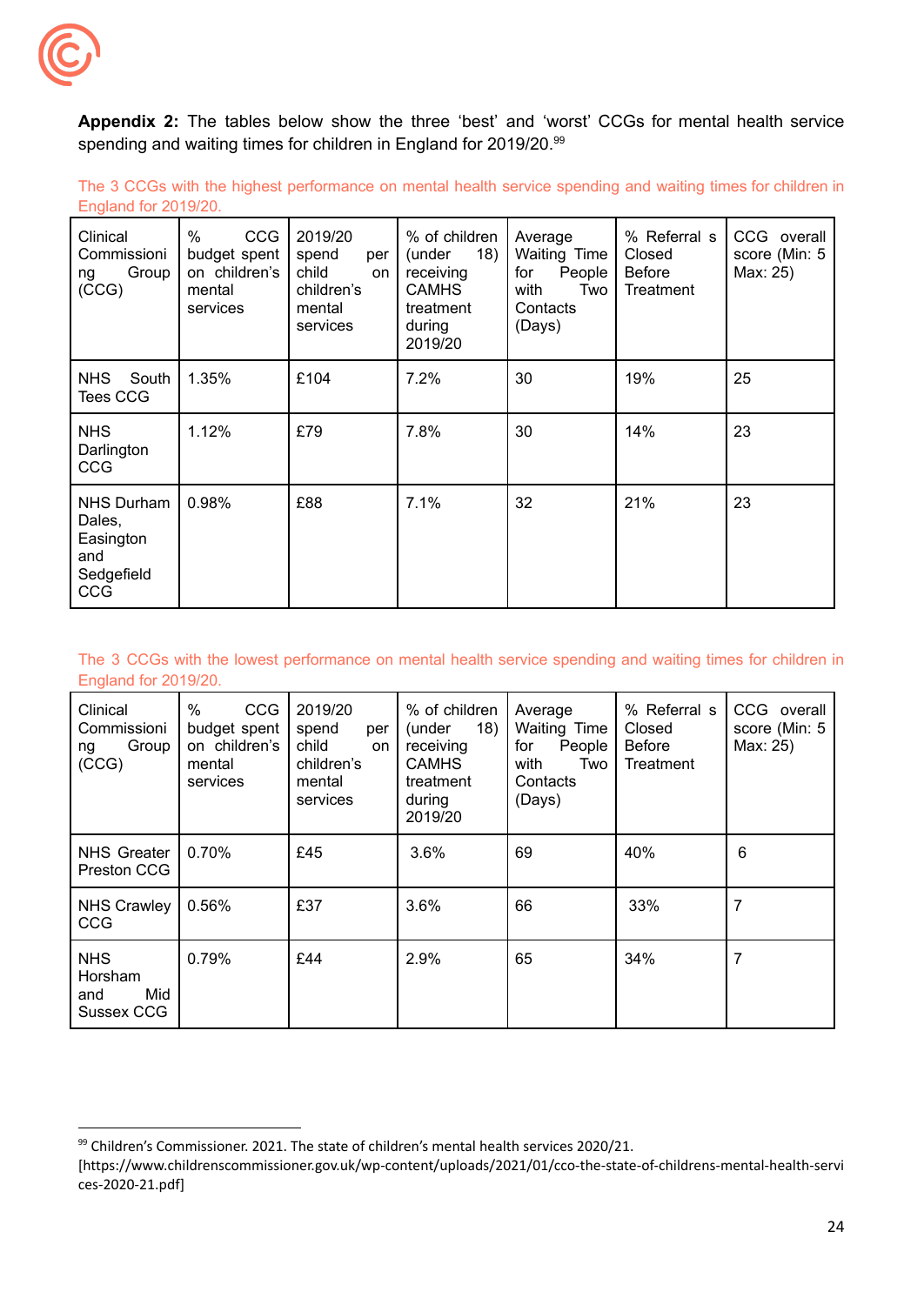

**Appendix 3:** Shoemaker et al. (2019) - Characteristics of intervention studies included in the meta-analysis

| Author(s)                                    | Intervention<br>program  | Deliver<br>y | Settin<br>g               | Session<br>s   | Duration<br>(months) | Focus            | Treatment<br>control<br>group                        |
|----------------------------------------------|--------------------------|--------------|---------------------------|----------------|----------------------|------------------|------------------------------------------------------|
| Akin et al. (2015)                           | <b>PMTO</b>              | $\mathsf{I}$ | H                         | NR             | Max. 6               | ${\it NR}$       | CAU                                                  |
| Baker et al. (2015)                          | EA2<br>Tele-intervention | I, G         | H                         | $NR^*$         | 1.5                  | PE, VM,<br>VF, O | Waitlist                                             |
| Benjamin (2010)                              | <b>BIMP</b>              | G            | <b>NR</b>                 | $\overline{7}$ | $\overline{2}$       | PE, O            | Waitlist                                             |
|                                              | <b>LLP</b>               | G            | NR                        | $\overline{7}$ | $\overline{2}$       | PE               | Waitlist                                             |
|                                              |                          |              |                           |                |                      |                  |                                                      |
| $\&$<br>Bick<br>(2013)<br>Dozier             | <b>ABC</b>               | $\mathbf{I}$ | H                         | 10             | 2.5                  | PE,              | Dummy                                                |
| Bondy (1997)                                 | Family<br>Psychotherapy  | I            | CC                        | 16             | 4                    | PE, O            | CAU                                                  |
| <b>Bywater</b><br>et<br>al.<br>(2010)        | IY                       | G            | CC                        | 12             | 3                    | PE,<br>VM, O     | Waitlist                                             |
| Carnes-Holt (2010)                           | <b>CPRT</b>              | G            | CC                        | 10             | 2.5                  | PE,              | Waitlist                                             |
| Carnes-Holt<br>&<br><b>Bratton</b><br>(2014) | <b>CPRT</b>              | G            | CC                        | 10             | 2.5                  | PE,              | Waitlist                                             |
| Chamberlain et al.<br>(1992)                 | ES&T                     | I, G         | H, CC                     | NR             | NR                   | PE,              | CAU<br>$^{(+)}$<br>monthly<br>additional<br>stipend) |
| Chamberlain et al.<br>(2008)                 | <b>KEEP</b>              | G            | $_{\rm CC}$               | 16             | $\overline{4}$       | PE, O            | CAU                                                  |
| Ciff et al. (2015)                           | REBT                     | G            | $_{\rm CC}$               | 5              | 1                    | PE               | CAU                                                  |
| Dozier et al. (2006)                         | ${\sf ABC}$              | $\mathbf{I}$ | $\boldsymbol{\mathsf{H}}$ | $10\,$         | $2.5\,$              | PE,              | Dummy                                                |
| Dozier et al. (2009)                         | ${\sf ABC}$              | $\mathbf{I}$ | $\boldsymbol{\mathsf{H}}$ | $10$           | $2.5\,$              | PE,              | Dummy                                                |
| Farmer<br>(2010)<br>al.<br>et                | Enhanced TFC             | $\mathsf{I}$ | $\boldsymbol{\mathsf{H}}$ | $\,6\,$        | 1.5                  | PE,<br>MF, O     | CAU                                                  |
| Kim<br>Fisher<br>&<br>(2007)                 | MTFC-P                   | I, G         | H, CC,                    | ${\it NR}$     | 9 to 12              | PE, O            | <b>RFC</b>                                           |
| Gaviţa et al. (2012)                         | <b>CEBPT</b>             | G            | ${\it NR}$                | $\mathbf 5$    | $\overline{4}$       | PE, O            | Waitlist                                             |
| Greeno<br>(2016)<br>et<br>al.                | KEEP                     | I, G         | $\mathsf O$               | $32\,$         | $\overline{4}$       | PE, O            | CAU                                                  |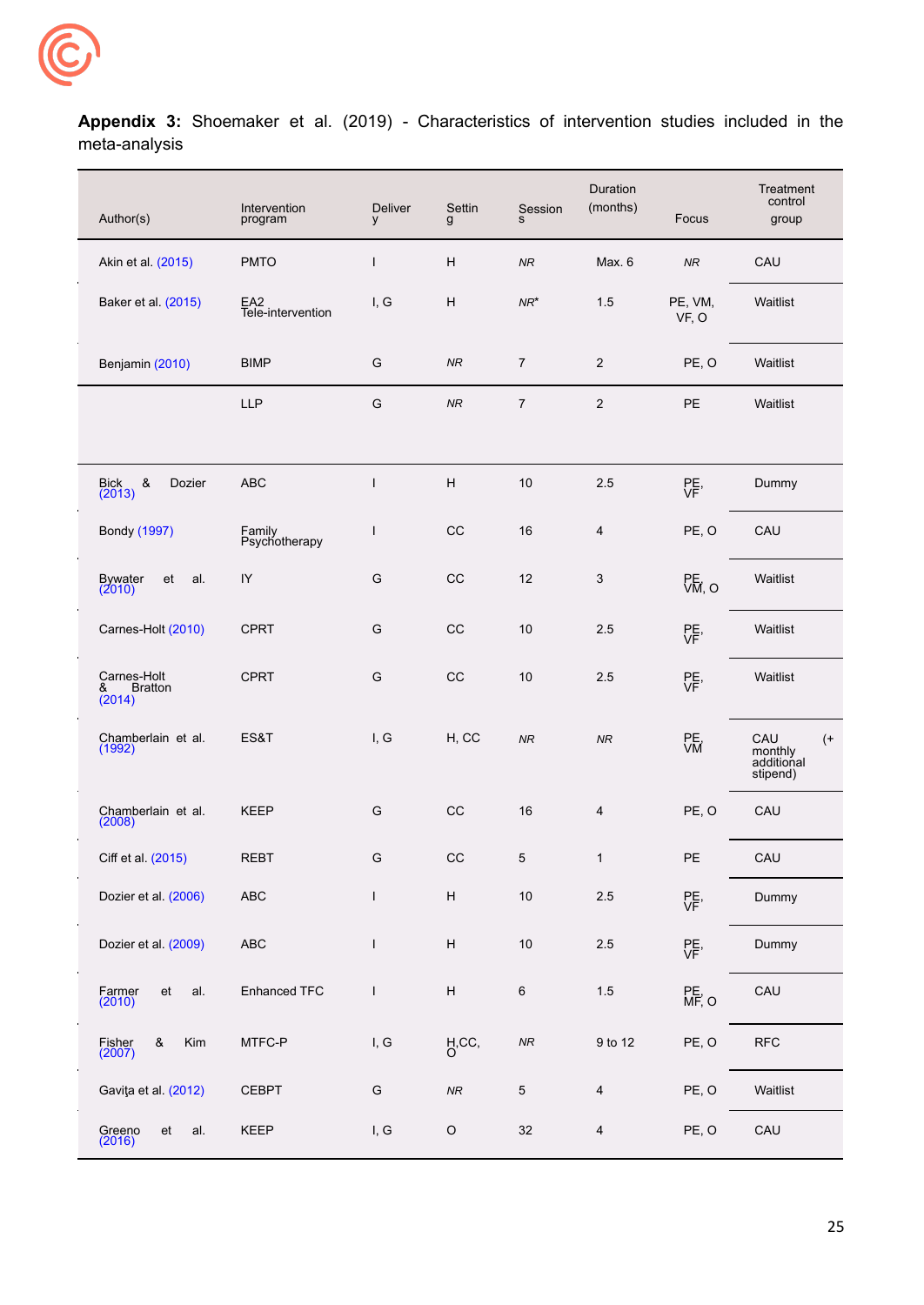

| Hampson<br>&<br>Tavormina (1980)   | Behavioural<br>group<br>training | G             | CC                        | $\bf 8$                   | $\overline{2}$            | PE, O     | Waitlist |
|------------------------------------|----------------------------------|---------------|---------------------------|---------------------------|---------------------------|-----------|----------|
|                                    | Reflective group<br>training     | G             | $_{\rm CC}$               | $\bf 8$                   | $\sqrt{2}$                | PE, O     | Waitlist |
| Jonkman<br>et<br>al.<br>(2017)     | MTFC-P                           | I, G          | H, CC                     | 36                        | 9                         | PE, O     | TAU, RFC |
| Juffer et al. (1997)               | Video-feedback &<br>Book         | $\mathsf{I}$  | H                         | $\mathbf{3}$              | 3                         | PE,       | Dummy    |
|                                    | Book only                        | L             | $\boldsymbol{\mathsf{H}}$ | $\overline{2}$            | $\sqrt{3}$                | PE        | Dummy    |
| Juffer et al. (2005)               | Video-feedback &<br>Book         | T             | H                         | 3                         | 3                         | PE,       | Dummy    |
|                                    | Book only                        | L             | $\boldsymbol{\mathsf{H}}$ | $\sqrt{2}$                | $\sqrt{3}$                | PE        | Dummy    |
| Juffer et al. (2008)               | Video-feedback &<br>Book         | $\mathsf{I}$  | $\boldsymbol{\mathsf{H}}$ | $\ensuremath{\mathsf{3}}$ | 3                         | PE,       | Dummy    |
|                                    | Book only                        | $\mathsf{I}$  | $\boldsymbol{\mathsf{H}}$ | $\sqrt{2}$                | $\ensuremath{\mathsf{3}}$ | PE        | Dummy    |
| Leathers<br>et<br>al.<br>(2012)    | Adapted KEEP                     | I, G          | H, CC                     | $\frac{\text{May.}}{32}$  | 4                         | PE, O     | CAU      |
| Lee &<br>(1991)<br>Holland         | <b>MAPP</b>                      | G             | $_{\rm CC}$               | 10                        | 2.5                       | PE, O     | CAU      |
| Lee & Lee (2016)                   | <b>Head Start</b>                | I, G          | H, CC                     | 2 to 54                   | NR                        | PE        | CAU      |
| Linares<br>(2012)<br>et<br>al.     | Adapted IY                       | ${\mathsf G}$ | CC                        | $\sqrt{3}$                | $\sqrt{3}$                | PE        | CAU      |
| Lind et al. (2017)                 | ABC-T                            | L             | $\boldsymbol{\mathsf{H}}$ | 10                        | $2.5\,$                   | PE, O     | Dummy    |
| Maaskant et al.<br>(2016)          | PMTO                             | L             | $\boldsymbol{\mathsf{H}}$ | $^{M}_{21.42}$<br>Ξ       | $M = 5.36$                | $\circ$   | CAU      |
| Maaskant et al.<br>(2017)          | <b>PMTO</b>                      | L             | $\boldsymbol{\mathsf{H}}$ | $^{M}_{21.42}$<br>Ξ       | $M = 5.36$                | $\circ$   | CAU      |
| Macdonald<br>&<br>Turner<br>(2005) | No name                          | G             | NR                        | $\mathbf 5$               | 1.25                      | PE, O     | Waitlist |
| Mersky<br>(2015)<br>et<br>al.      | <b>Brief PCIT</b>                | I, G          | H, CC                     | $\bf 8$                   | $\overline{2}$            | PE,<br>MF | Waitlist |